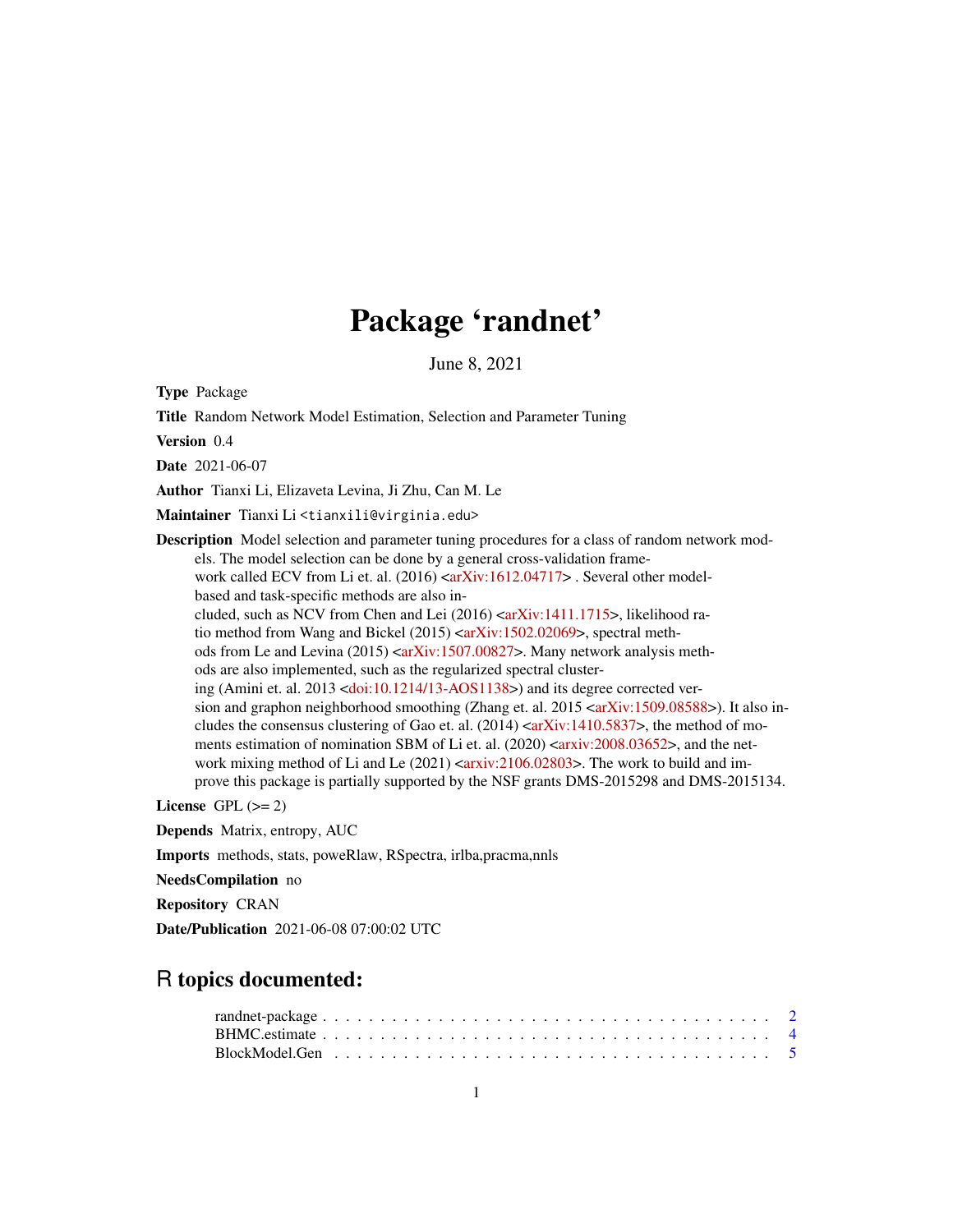# <span id="page-1-0"></span>2 randnet-package

| Index | 35 |
|-------|----|

randnet-package *Statistical modeling of random networks with model estimation, selection and parameter tuning*

# Description

The package provides model fitting and estimation functions for some popular random network models. More importantly, it implements a general cross-validation framework for model selection and parameter tuning called ECV. Several other model selection methods are also included. The work to build and improve this package is partially supported by the NSF grants DMS-2015298 and DMS-2015134.

# Details

| Package: | randnet    |
|----------|------------|
| Type:    | Package    |
| Version: | 0.4        |
| Date:    | 2021-06-07 |
| License: | $GPL (=2)$ |
|          |            |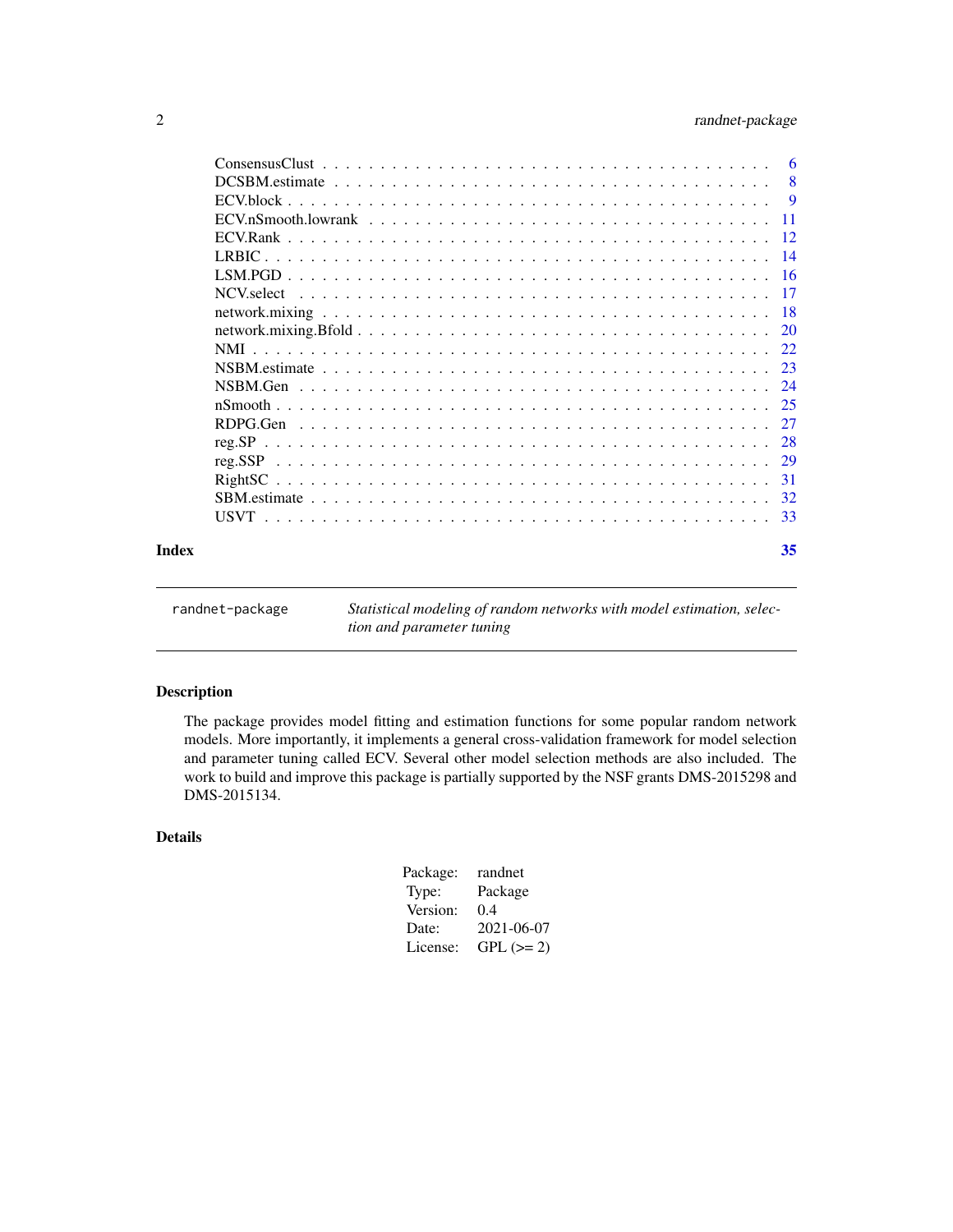randnet-package 3

#### Author(s)

Tianxi Li, Elizaveta Levina, Ji Zhu, Can M. Le

Maintainer: Tianxi Li <tianxili@virginia.edu>

#### References

T. Li, E. Levina, and J. Zhu. Network cross-validation by edge sampling. Biometrika, 107(2), pp.257-276, 2020.

K. Chen and J. Lei. Network cross-validation for determining the number of communities in network data. Journal of the American Statistical Association, 113(521):241-251, 2018.

K. Rohe, S. Chatterjee, and B. Yu. Spectral clustering and the high-dimensional stochastic blockmodel. The Annals of Statistics, pages 1878-1915, 2011.

A. A. Amini, A. Chen, P. J. Bickel, and E. Levina. Pseudo-likelihood methods for community detection in large sparse networks. The Annals of Statistics, 41(4):2097-2122, 2013.

Qin, T. & Rohe, K. Regularized spectral clustering under the degree-corrected stochastic blockmodel Advances in Neural Information Processing Systems, 2013, 3120-3128

J. Lei and A. Rinaldo. Consistency of spectral clustering in stochastic block models. The Annals of Statistics, 43(1):215-237, 2014.

C. M. Le, E. Levina, and R. Vershynin. Concentration and regularization of random graphs. Random Structures & Algorithms, 2017.

S. J. Young and E. R. Scheinerman. Random dot product graph models for social networks. In International Workshop on Algorithms and Models for the Web-Graph, pages 138-149. Springer, 2007.

C. M. Le and E. Levina. Estimating the number of communities in networks by spectral methods. arXiv preprint arXiv:1507.00827, 2015.

Zhang, Y.; Levina, E. & Zhu, J. Estimating network edge probabilities by neighbourhood smoothing Biometrika, Oxford University Press, 2017, 104, 771-783

B. Karrer and M. E. Newman. Stochastic blockmodels and community structure in networks. Physical Review E, 83(1):016107, 2011.

Wang, Y. R. & Bickel, P. J. Likelihood-based model selection for stochastic block models The Annals of Statistics, Institute of Mathematical Statistics, 2017, 45, 500-528

Gao, C.; Ma, Z.; Zhang, A. Y. & Zhou, H. H. Achieving optimal misclassification proportion in stochastic block models The Journal of Machine Learning Research, JMLR. org, 2017, 18, 1980- 2024

T. Li, E. Levina, and J. Zhu. Community models for networks observed through edge nominations. arXiv preprint arXiv:2008.03652 (2020).

T. Li and C. M. Le, Network Estimation by Mixing: Adaptivity and More. arXiv preprint arXiv:2106.02803, 2021.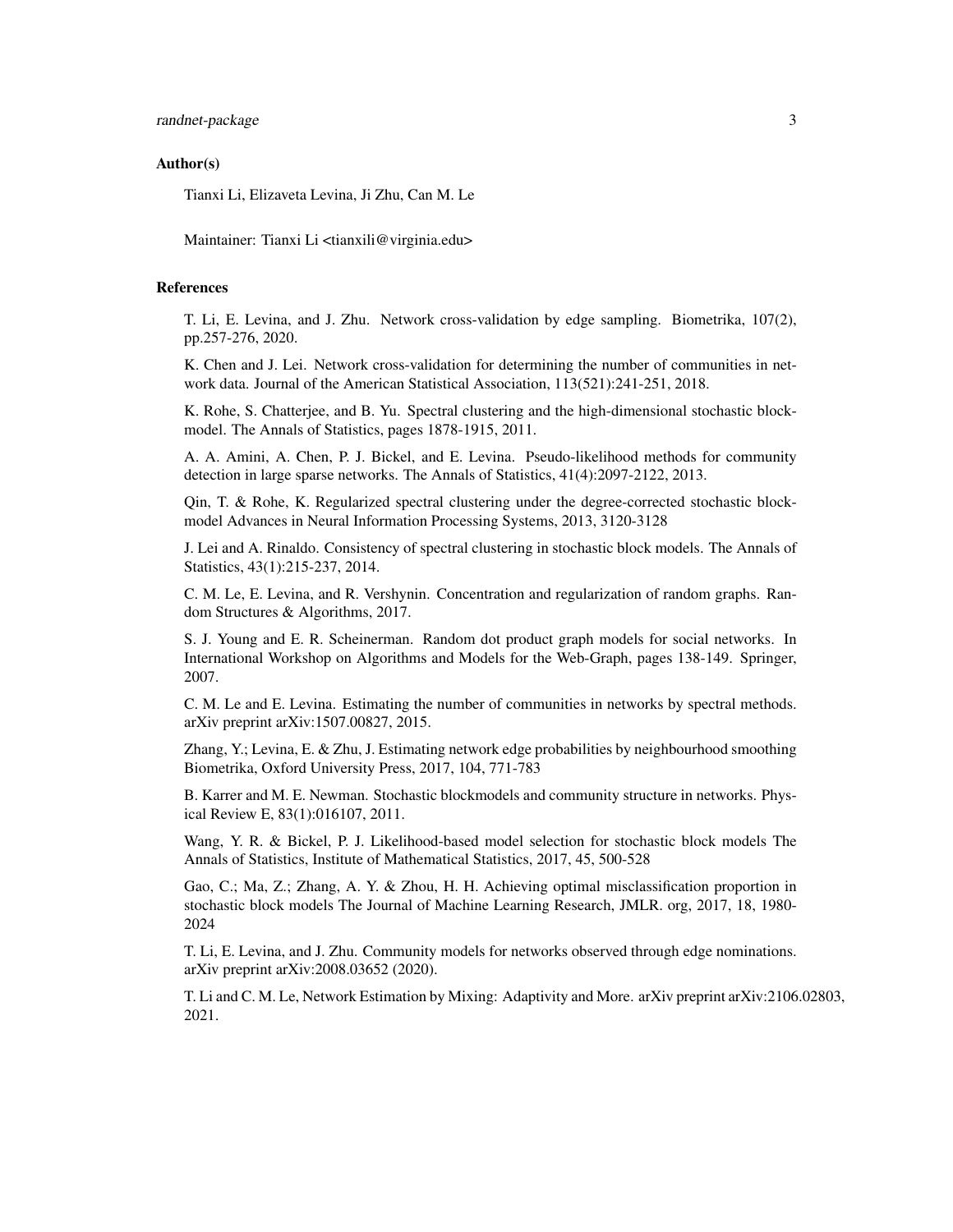<span id="page-3-1"></span><span id="page-3-0"></span>

Estimates the number of communities under block models by using the spectral properties of network Beth-Hessian matrix with moment correction.

#### Usage

BHMC.estimate(A, K.max = 15)

#### Arguments

|       | adjacency matrix of the network                     |
|-------|-----------------------------------------------------|
| K.max | the maximum possible number of communities to check |

#### Details

Note that the method cannot distinguish SBM and DCSBM. But it works under either model.

#### Value

A list of result

| Κ      | <b>Estimated K</b>                     |
|--------|----------------------------------------|
| values | eigenvalues of the Beth-Hessian matrix |

# Author(s)

Tianxi Li, Elizaveta Levina, Ji Zhu Maintainer: Tianxi Li <tianxili@virginia.edu>

# References

C. M. Le and E. Levina. Estimating the number of communities in networks by spectral methods. arXiv preprint arXiv:1507.00827, 2015.

# See Also

LRBIC,ECV.Block, NCV.select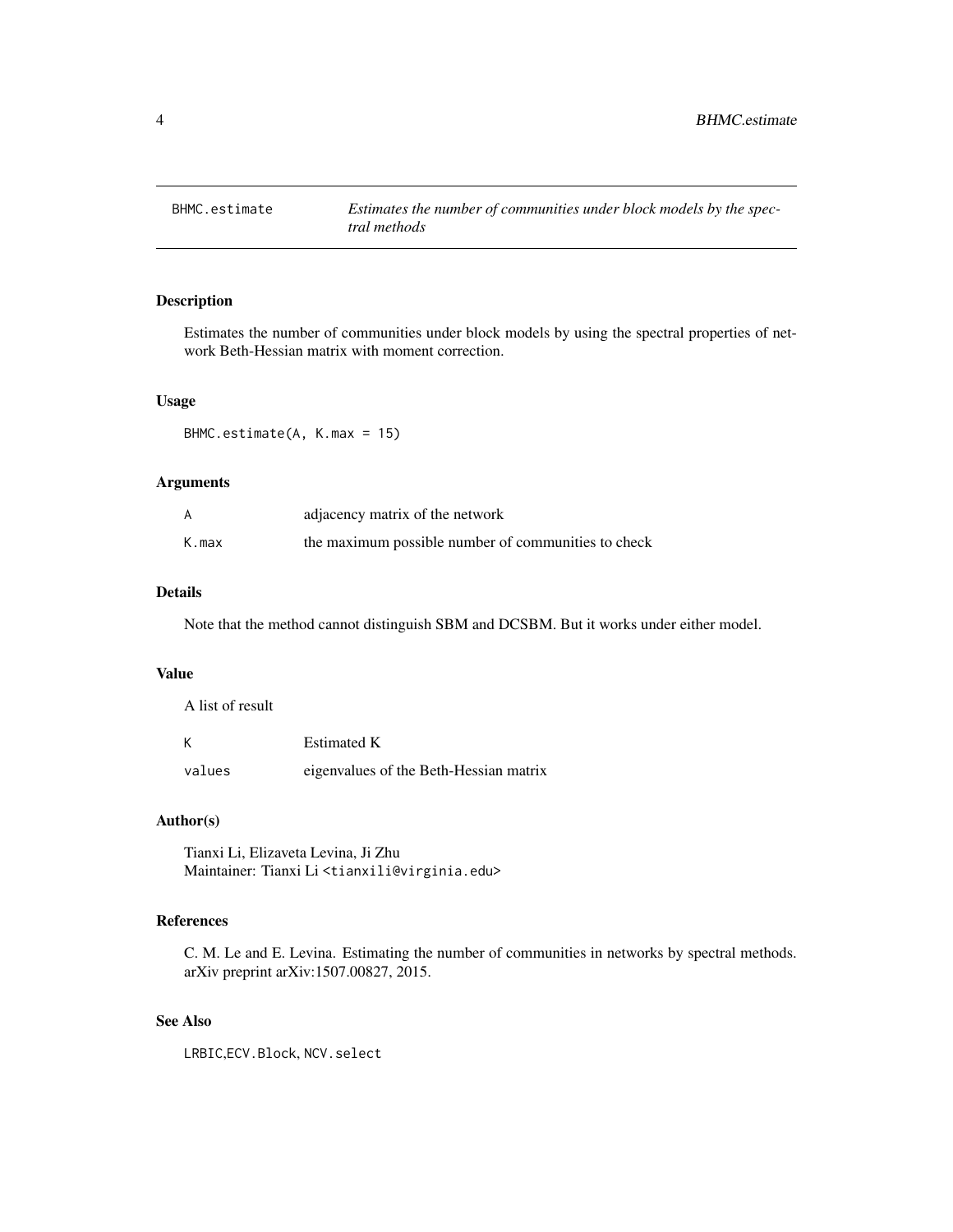#### <span id="page-4-0"></span>BlockModel.Gen 5

# Examples

dt <- BlockModel.Gen(30,300,K=3,beta=0.2,rho=0.9,simple=FALSE,power=TRUE)

```
A \leq -dt$A
bhmc <- BHMC.estimate(A,15)
bhmc
```
BlockModel.Gen *Generates networks from degree corrected stochastic block model*

#### Description

Generates networks from degree corrected stochastic block model, with various options for node degree distribution

# Usage

```
BlockModel.Gen(lambda, n, beta = 0, K = 3, w = rep(1, K),
Pi = rep(1, K)/K, rho = 0, simple = TRUE, power = TRUE,
alpha = 5, degree.seed = NULL)
```
#### Arguments

| lambda | average node degree                                                                                                                                                                                                                                                                                                                                                 |
|--------|---------------------------------------------------------------------------------------------------------------------------------------------------------------------------------------------------------------------------------------------------------------------------------------------------------------------------------------------------------------------|
| n      | size of network                                                                                                                                                                                                                                                                                                                                                     |
| beta   | out-in ratio: the ratio of between-block edges over within-block edges                                                                                                                                                                                                                                                                                              |
| K      | number of communities                                                                                                                                                                                                                                                                                                                                               |
| W      | not effective                                                                                                                                                                                                                                                                                                                                                       |
| Pi     | a vector of community proportion                                                                                                                                                                                                                                                                                                                                    |
| rho    | proportion of small degrees within each community if the degrees are from two<br>point mass disbribution. rho >0 gives degree corrected block model. If rho > 0<br>and simple=TRUE, then generate the degrees from two point mass distribution,<br>with rho porition of 0.2 values and 1-rho proportion of 1 for degree parameters.<br>If rho=0, generate from SBM. |
| simple | Indicator of wether two point mass degrees are used, if $rho > 0$ . If $rho = 0$ , this is<br>not effective                                                                                                                                                                                                                                                         |
| power  | Whether or not use powerlaw distribution for degrees. If FALSE, generate from<br>theta from $U(0.2,1)$ ; if TRUE, generate theta from powerlaw. Only effective if<br>$rho > 0$ , simple=FALSE.                                                                                                                                                                      |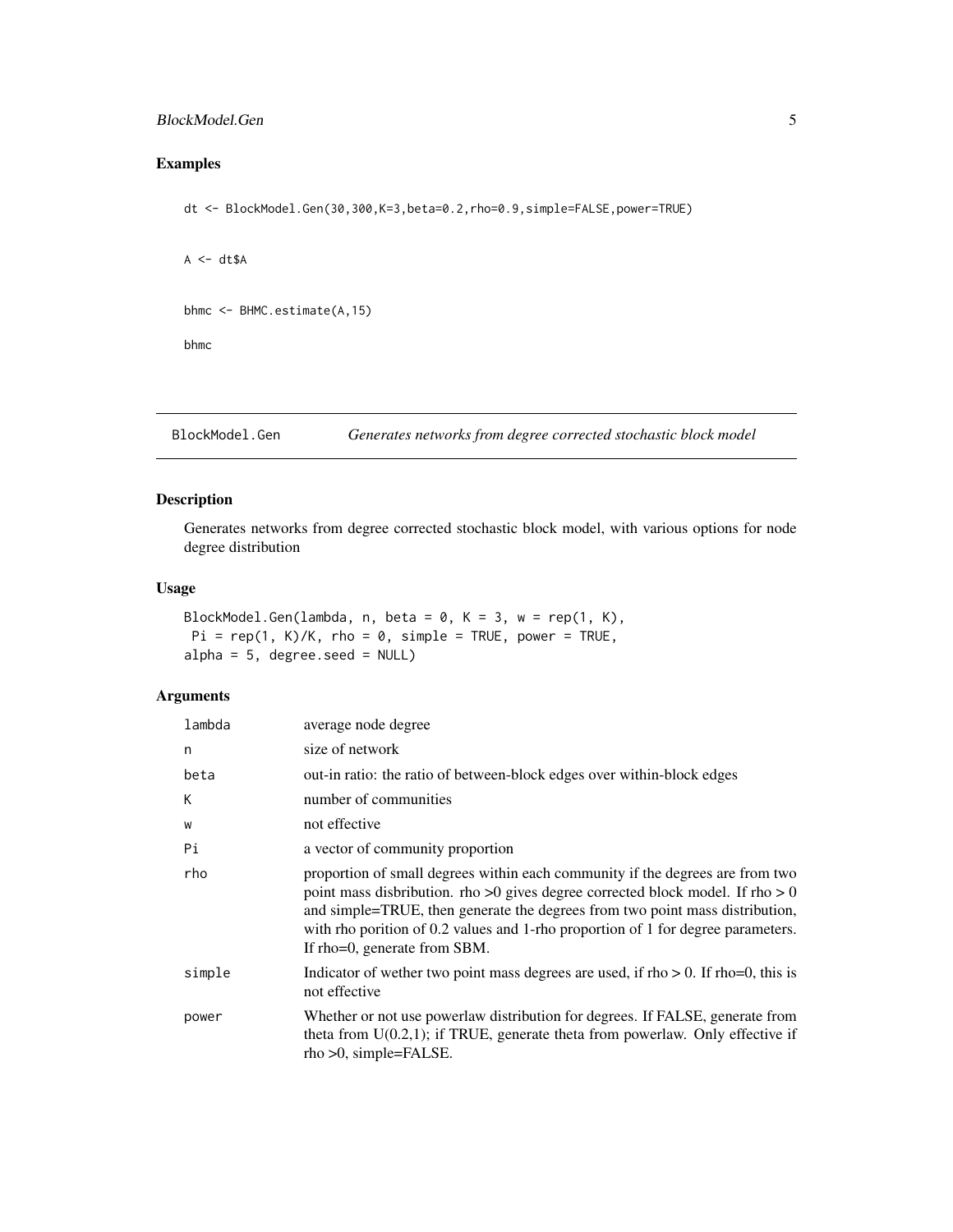<span id="page-5-0"></span>

| alpha       | Shape parameter for powerlaw distribution.                                                                                                                                                                                       |
|-------------|----------------------------------------------------------------------------------------------------------------------------------------------------------------------------------------------------------------------------------|
| degree.seed | Can be a vector of a prespecified values for theta. Then the function will do<br>sampling with replacement from the vector to generate theta. It can be used to<br>control noise level between different configuration settings. |

# Value

A list of

| Α     | the generated network adjacency matrix |
|-------|----------------------------------------|
| g     | community membership                   |
|       | probability matrix of the network      |
| theta | node degree parameter                  |

#### Author(s)

Tianxi Li, Elizaveta Levina, Ji Zhu Maintainer: Tianxi Li <tianxili@virginia.edu>

#### References

B. Karrer and M. E. Newman. Stochastic blockmodels and community structure in networks. Physical Review E, 83(1):016107, 2011.

A. A. Amini, A. Chen, P. J. Bickel, and E. Levina. Pseudo-likelihood methods for community detection in large sparse networks. The Annals of Statistics, 41(4):2097-2122, 2013.

T. Li, E. Levina, and J. Zhu. Network cross-validation by edge sampling. Biometrika, 107(2), pp.257-276, 2020.

# Examples

dt <- BlockModel.Gen(30,300,K=3,beta=0.2,rho=0.9,simple=FALSE,power=TRUE)

| ConsensusClust | clusters nodes by concensus (majority voting) initialized by regular- |
|----------------|-----------------------------------------------------------------------|
|                | <i>ized spectral clustering</i>                                       |

# Description

community detection by concensus (majority voting) initialized by regularized spectral clustering

#### Usage

ConsensusClust(A,K,tau=0.25,lap=TRUE)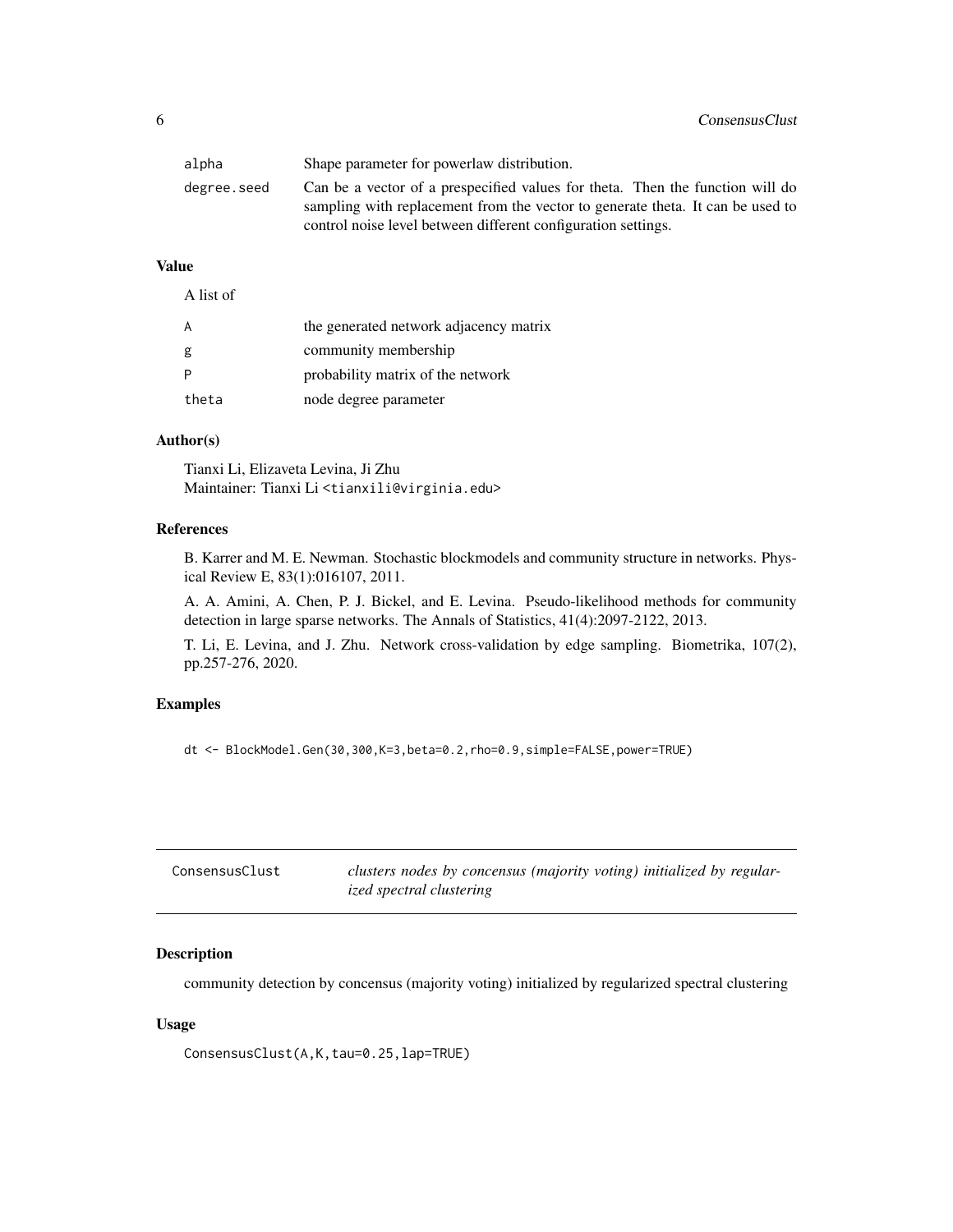#### <span id="page-6-0"></span>ConsensusClust 7

#### Arguments

| A   | adjacency matrix                                                                                                                                                 |
|-----|------------------------------------------------------------------------------------------------------------------------------------------------------------------|
| K   | number of communities                                                                                                                                            |
| tau | reguarization parameter for regularized spectral clustering. Default value is<br>$0.25$ . Typically set between 0 and 1. If tau=0, no regularization is applied. |
| lap | indicator. If TRUE, the Laplacian matrix for initializing clustering. If FALSE,<br>the adjacency matrix will be used.                                            |

# Details

Community detection algorithm by majority voting algorithm of Gao et. al. (2016). When initialized by regularized spectral clustering, it is shown that the clustering accuracy of this algorithm gives minimax rate under the SBM. However, it can slow compared with spectral clustering.

#### Value

cluster labels

#### Author(s)

Tianxi Li, Elizaveta Levina, Ji Zhu

Maintainer: Tianxi Li <tianxili@virginia.edu>

# References

Gao, C.; Ma, Z.; Zhang, A. Y. & Zhou, H. H. Achieving optimal misclassification proportion in stochastic block models The Journal of Machine Learning Research, JMLR. org, 2017, 18, 1980- 2024

#### See Also

[reg.SP](#page-27-1)

# Examples

dt <- BlockModel.Gen(15,300,K=3,beta=0.2,rho=0)

 $A \leftarrow dt$ \$A

#cc <- ConsensusClust(A,K=3,lap=TRUE) # takes about 25 seconds

#NMI(cc,dt\$g)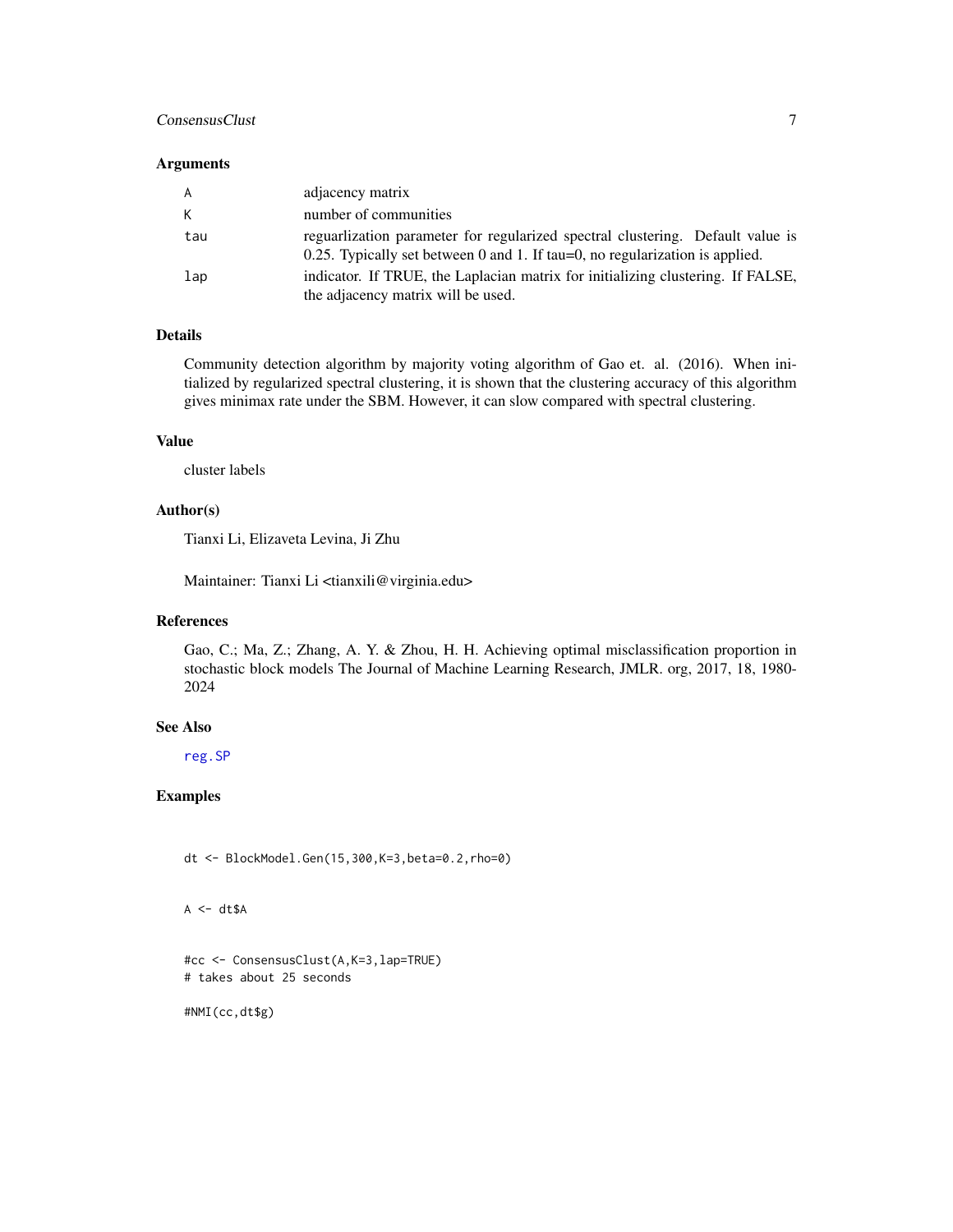<span id="page-7-1"></span><span id="page-7-0"></span>

Estimates DCSBM model by given community labels

#### Usage

DCSBM.estimate(A, g)

# Arguments

| А | adjacency matrix                         |
|---|------------------------------------------|
| g | vector of community labels for the nodes |

#### Details

Estimation is based on maximum likelhood.

# Value

A list object of

| Phat | estimated probability matrix                                             |
|------|--------------------------------------------------------------------------|
| B.   | the B matrix with block connection probability, up to a scaling constant |
| Psi  | vector of of degree parameter theta, up to a scaling constant            |

# Author(s)

Tianxi Li, Elizaveta Levina, Ji Zhu Maintainer: Tianxi Li <tianxili@virginia.edu>

# References

B. Karrer and M. E. Newman. Stochastic blockmodels and community structure in networks. Physical Review E, 83(1):016107, 2011.

# See Also

SBM.estimate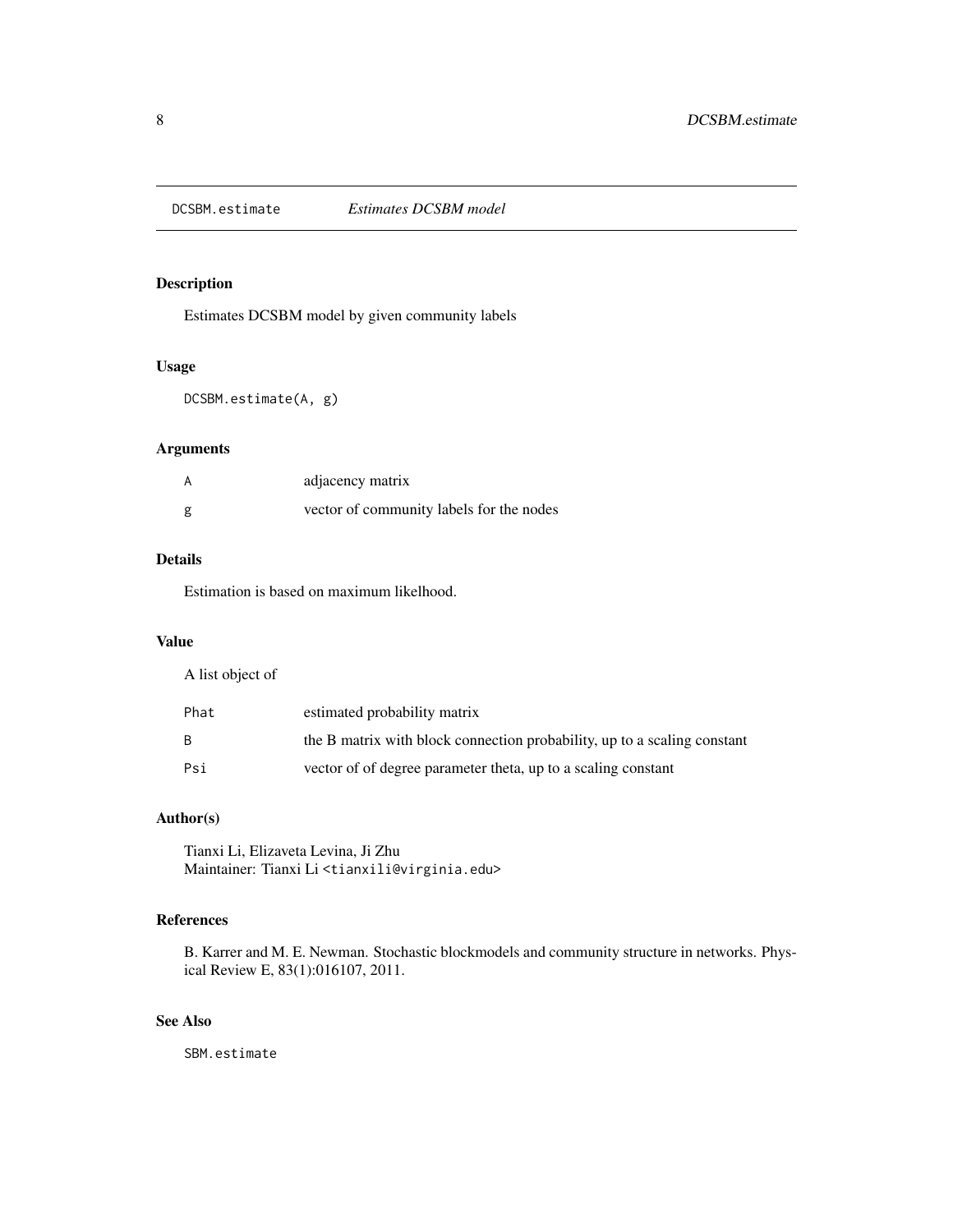#### <span id="page-8-0"></span>ECV.block 9

# Examples

dt <- BlockModel.Gen(30,300,K=3,beta=0.2,rho=0.9,simple=FALSE,power=TRUE)

```
A \leq -dt$A
```

```
ssc <- reg.SSP(A,K=3,lap=TRUE)
```

```
est <- DCSBM.estimate(A,ssc$cluster)
```
<span id="page-8-1"></span>ECV.block *selecting block models by ECV*

#### Description

Model selection by ECV for SBM and DCSBM. It can be used to select between the two models or given on model (either SBM or DCSBM) and select K.

#### Usage

```
ECV.block(A, max.K, cv = NULL, B = 3, holdout.p = 0.1, tau = 0, dc.est = 2, kappa = NULL)
```
#### Arguments

| A         | adjacency matrix                                                                                                                                                                                                  |
|-----------|-------------------------------------------------------------------------------------------------------------------------------------------------------------------------------------------------------------------|
| max.K     | largest possible K for number of communities                                                                                                                                                                      |
| <b>CV</b> | cross validation fold. The default value is NULL. We recommend to use the<br>argument B instead, doing indpendent sampling.                                                                                       |
| B         | number of replications                                                                                                                                                                                            |
| holdout.p | testing set proportion                                                                                                                                                                                            |
| tau       | constant for numerical stability only. Not useful for current version.                                                                                                                                            |
| dc.est    | estimation method for DCSBM. By defaulty (dc.est=2), the maximum likeli-<br>hood is used. If $dc.est=1$ , the method used by Chen and Lei $(2016)$ is used,<br>which is less stable according to our observation. |
| kappa     | constant for numerical stability only. Not useful for current version.                                                                                                                                            |

#### Details

The current version is based on a simple matrix completion procedure, as described in the paper. The performance can be improved by better matrix completion method that will be implemented in next version. Moreover, the current implementation is better in computational time but less efficient in memory. Another memory efficient implementation will be added in next version.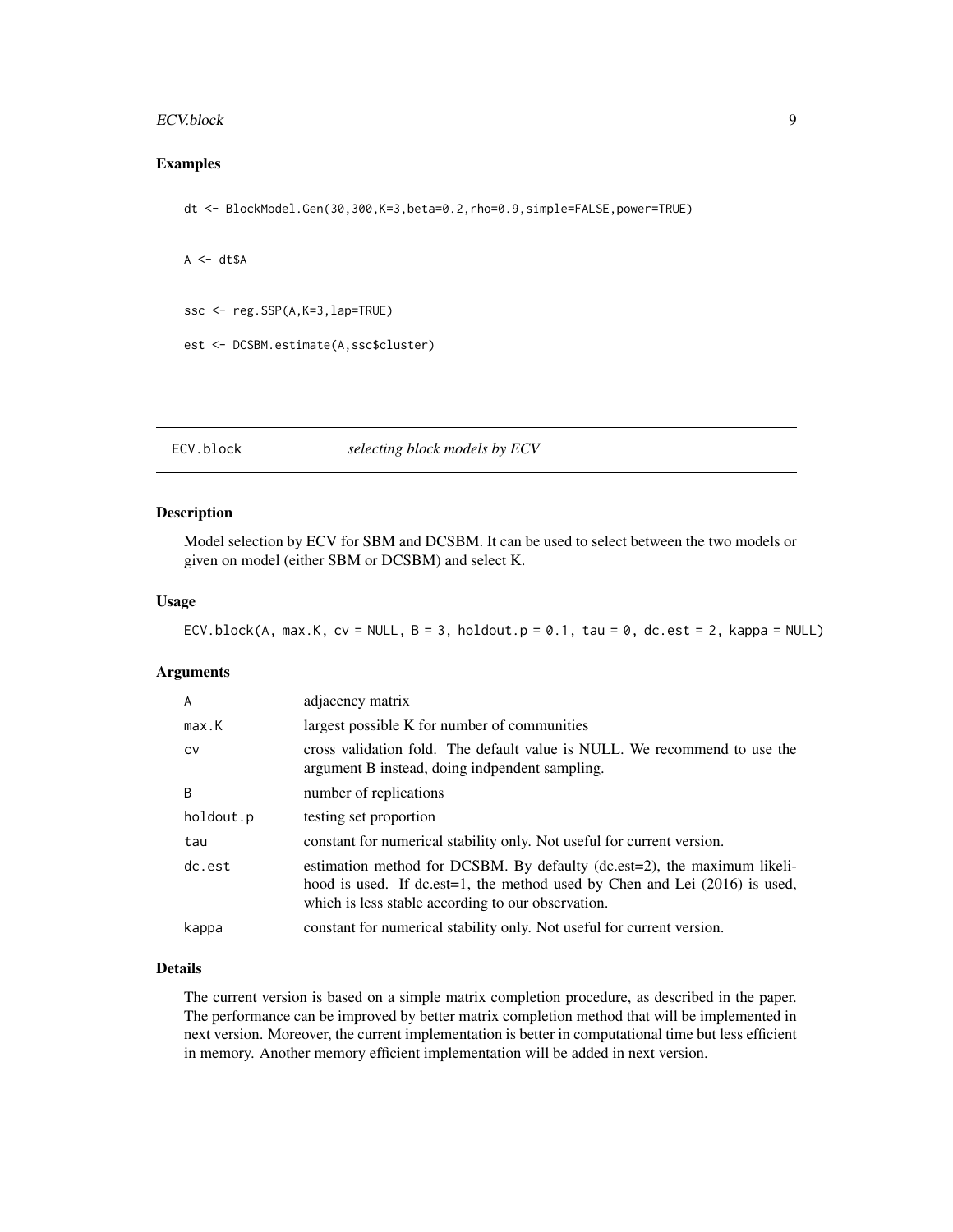# Value

| impute.err                  | average validaiton imputation error                   |
|-----------------------------|-------------------------------------------------------|
| 12                          | average validation L_2 loss under SBM                 |
| dev                         | average validation binomial deviance loss under SBM   |
| auc                         | average validation AUC                                |
| dc.12                       | average validation L_2 loss under DCSBM               |
| $dc.$ dev                   | average validation binomial deviance loss under DCSBM |
| sse                         | average validation SSE                                |
| 12.model                    | selected model by L_2 loss                            |
| dev.model                   | selected model by binomial deviance loss              |
| $l2.mat, dc.l2.mat, \ldots$ |                                                       |
|                             | cross-validation loss matrix for B replications       |

# Author(s)

Tianxi Li, Elizaveta Levina, Ji Zhu Maintainer: Tianxi Li <tianxili@virginia.edu>

#### References

T. Li, E. Levina, and J. Zhu. Network cross-validation by edge sampling. Biometrika, 107(2), pp.257-276, 2020.

#### See Also

NCV.select

# Examples

dt <- BlockModel.Gen(30,300,K=3,beta=0.2,rho=0.9,simple=FALSE,power=TRUE)

```
A \leftarrow dt \$A\text{ecv} \leftarrow \text{ECV}.\text{block}(A, 6, B=3)ecv$l2.model
ecv$dev.model
which.min(ecv$l2)
which.min(ecv$dev)
which.min(ecv$dc.l2)
which.min(ecv$dc.dev)
```
which.max(ecv\$auc)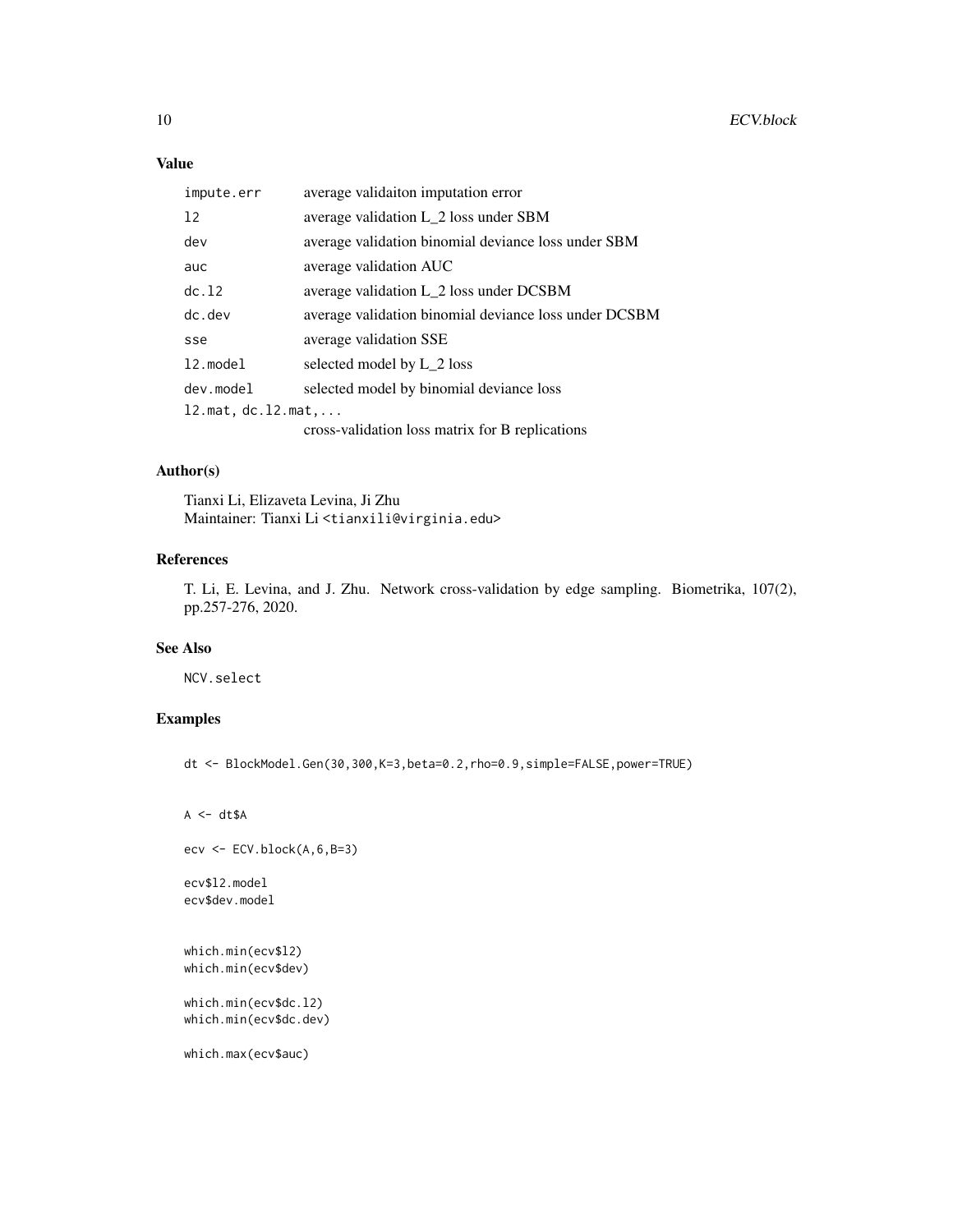<span id="page-10-0"></span>which.min(ecv\$sse)

ECV.nSmooth.lowrank *selecting tuning parameter for neighborhood smoothing estimation of graphon model*

# Description

selecting tuning parameter for neighborhood smoothing estimation of graphon model where the tuning parameter is to control estimation smoothness.

#### Usage

```
ECV.nSmooth.lowrank(A, h.seq, K, cv = NULL, B = 3, holdout.p = 0.1)
```
#### Arguments

| A         | adjacency matrix                                                                                  |
|-----------|---------------------------------------------------------------------------------------------------|
| h.seg     | a sequence of h values to tune. It is suggested h should be in the order of<br>$sqrt(log(n)/n)$ . |
| К         | the optimal rank for approximation. Can be obtained by rank selection of ECV.                     |
| <b>CV</b> | cross-validation fold. Recomend to use replication number B instead.                              |
| B         | independent replication number of random splitting                                                |
| holdout.p | proportion of test sample                                                                         |

# Details

The neighborhood smoothing estimation can be slow, so the ECV may take long even for moderately large networks.

#### Value

a list object with

| err       | average validation error for h.seq |
|-----------|------------------------------------|
| min.index | index of the minimum error         |

# Author(s)

Tianxi Li, Elizaveta Levina, Ji Zhu Maintainer: Tianxi Li <tianxili@virginia.edu>

#### References

T. Li, E. Levina, and J. Zhu. Network cross-validation by edge sampling. Biometrika, 107(2), pp.257-276, 2020.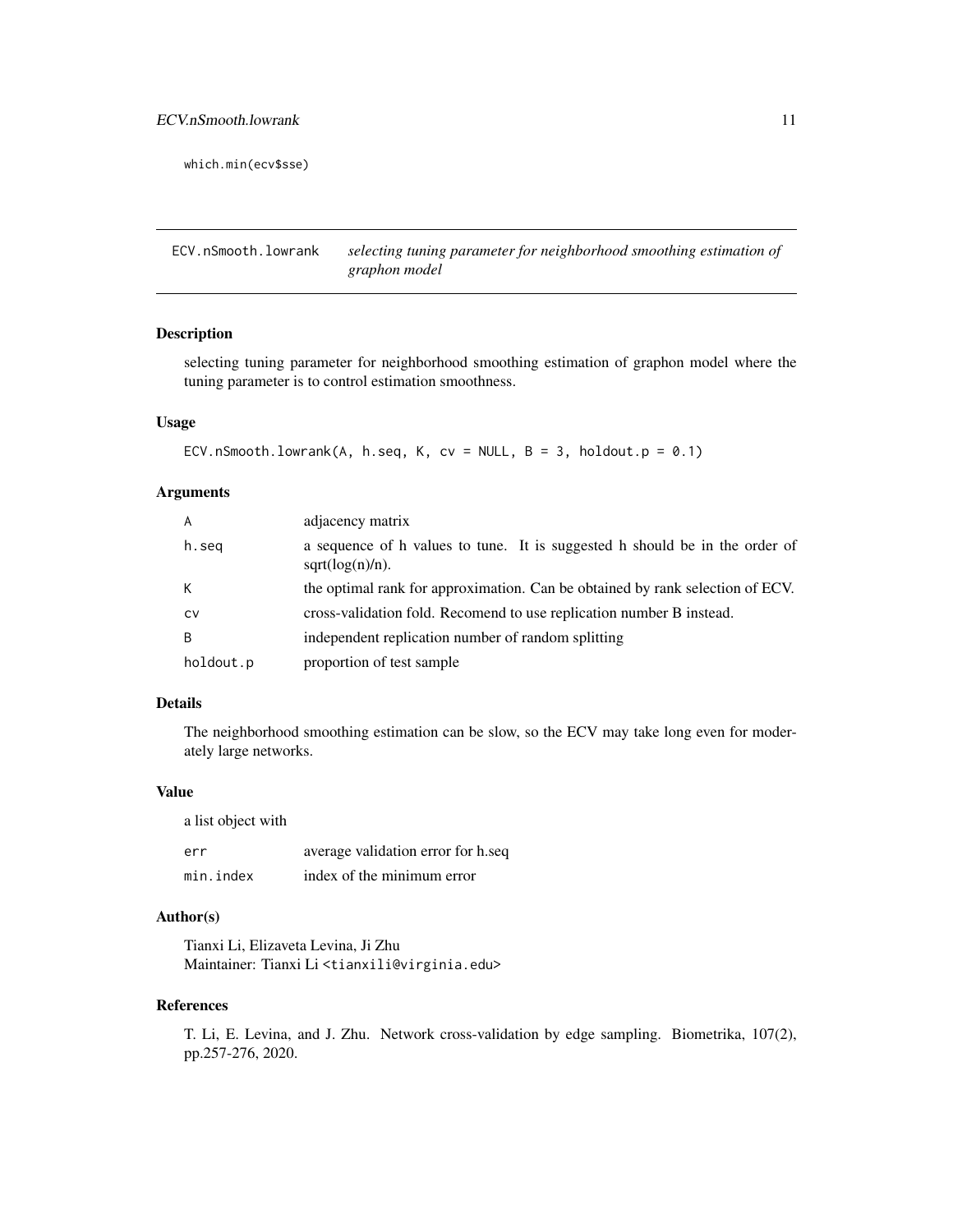#### <span id="page-11-0"></span>Examples

```
set.seed(500)
N < -300U = matrix(1:N,nrow=1) / (N+1)V = matrix(1:N,nrow=1) / (N+1)W = (t(U))^2W = W/3 * cos(1/(W + 1e-7)) + 0.15upper.index <- which(upper.tri(W))
A \leftarrow matrix(0, N, N)rand.ind <- runif(length(upper.index))
edge.index <- upper.index[rand.ind < W[upper.index]]
A[edge.index] <- 1
A \leftarrow A + t(A)diag(A) <- 0
#ecv.rank <- ECV.Rank(A,10,B=3,weighted=FALSE,mode="undirected")
#K.hat <- ecv.rank$auc.rank ## first estimate a good rank
#h.seq <- sqrt(log(N)/N)*seq(0.5,5,by=0.5)
#ecv.nsmooth <- ECV.nSmooth.lowrank(A,h.seq,K=2,B=3) ## nSmooth can be slow
#h <- h.seq[ecv.nsmooth$min.index]
#What <- nSmooth(A,h=h)
#par(mfrow=c(1,2))
#image(t(W[N:1,]))
#image(t(What[N:1,]))
```
ECV.Rank *estimates optimal low rank model for a network*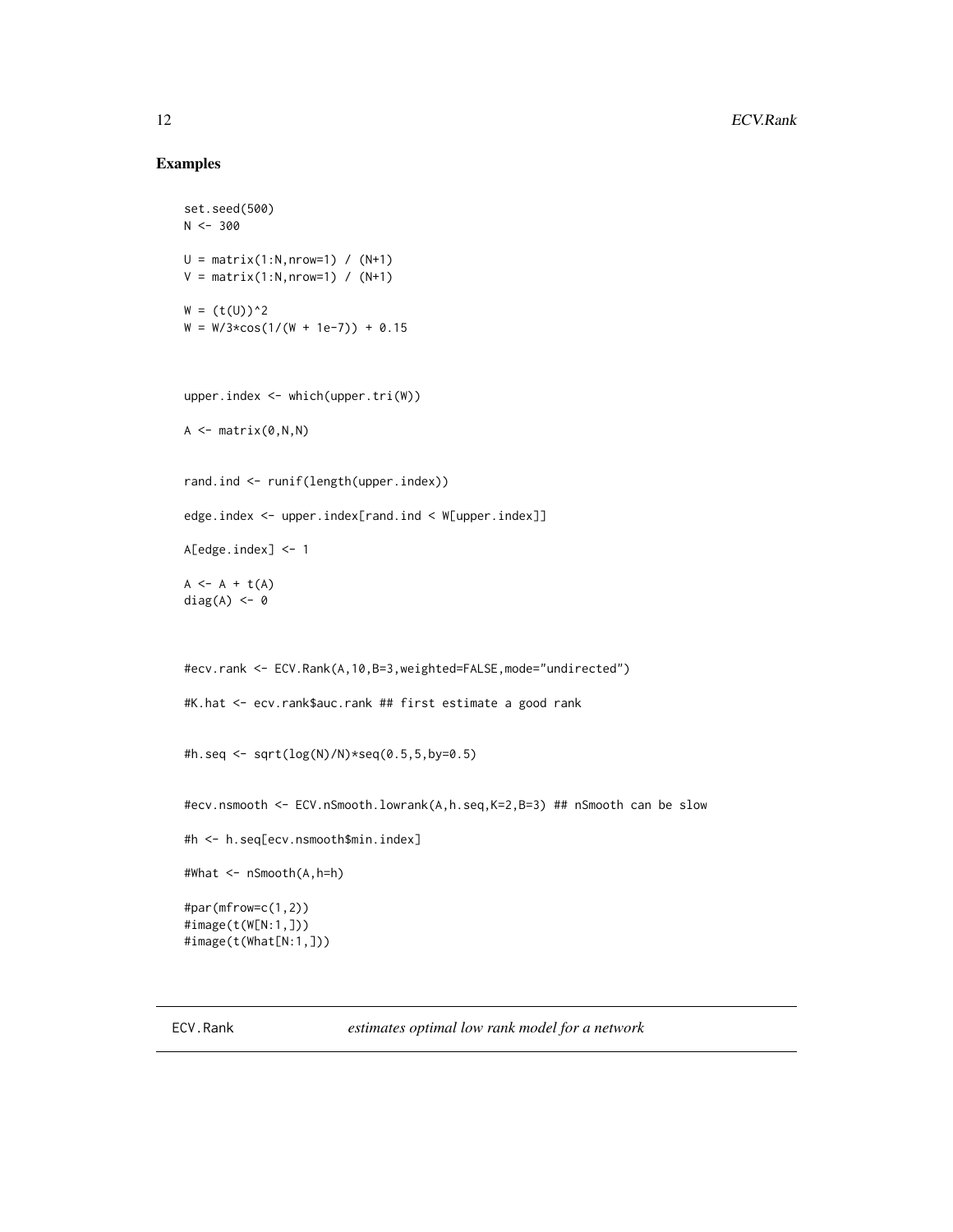#### <span id="page-12-0"></span> $ECV. Rank$  13

# Description

estimates the optimal low rank model for a network

#### Usage

```
ECV.Rank(A, max.K, B = 3, holdout.p = 0.1, weighted = TRUE, mode="directed")
```
#### Arguments

| A         | adjacency matrix                                                                                                                                                               |
|-----------|--------------------------------------------------------------------------------------------------------------------------------------------------------------------------------|
| max.K     | maximum possible rank to check                                                                                                                                                 |
| B         | number of replications in ECV                                                                                                                                                  |
| holdout.p | test set proportion                                                                                                                                                            |
| weighted  | whether the network is weighted. If TRUE, only sum of squared errors are com-<br>puted. If FALSE, then treat the network as binary and AUC will be computed<br>along with SSE. |
| mode      | Selectign the mode of "directed" or "undirected" for cross-validation.                                                                                                         |

#### Details

AUC is believed to be more accurate in many simulations for binary networks. But the computation of AUC is much slower than SSE, even slower than matrix completion steps.

Note that we do not have to assume the true model is low rank. This function simply finds a best low-rank approximation to the true model.

#### Value

A list of

| sse.rank | rank selection by SSE loss           |
|----------|--------------------------------------|
| auc.rank | rank selection by AUC loss           |
| auc      | auc sequence for each rank candidate |
| sse      | sse sequence for each rank candidate |

# Author(s)

Tianxi Li, Elizaveta Levina, Ji Zhu Maintainer: Tianxi Li <tianxili@virginia.edu>

# References

T. Li, E. Levina, and J. Zhu. Network cross-validation by edge sampling. Biometrika, 107(2), pp.257-276, 2020.

# See Also

[ECV.block](#page-8-1)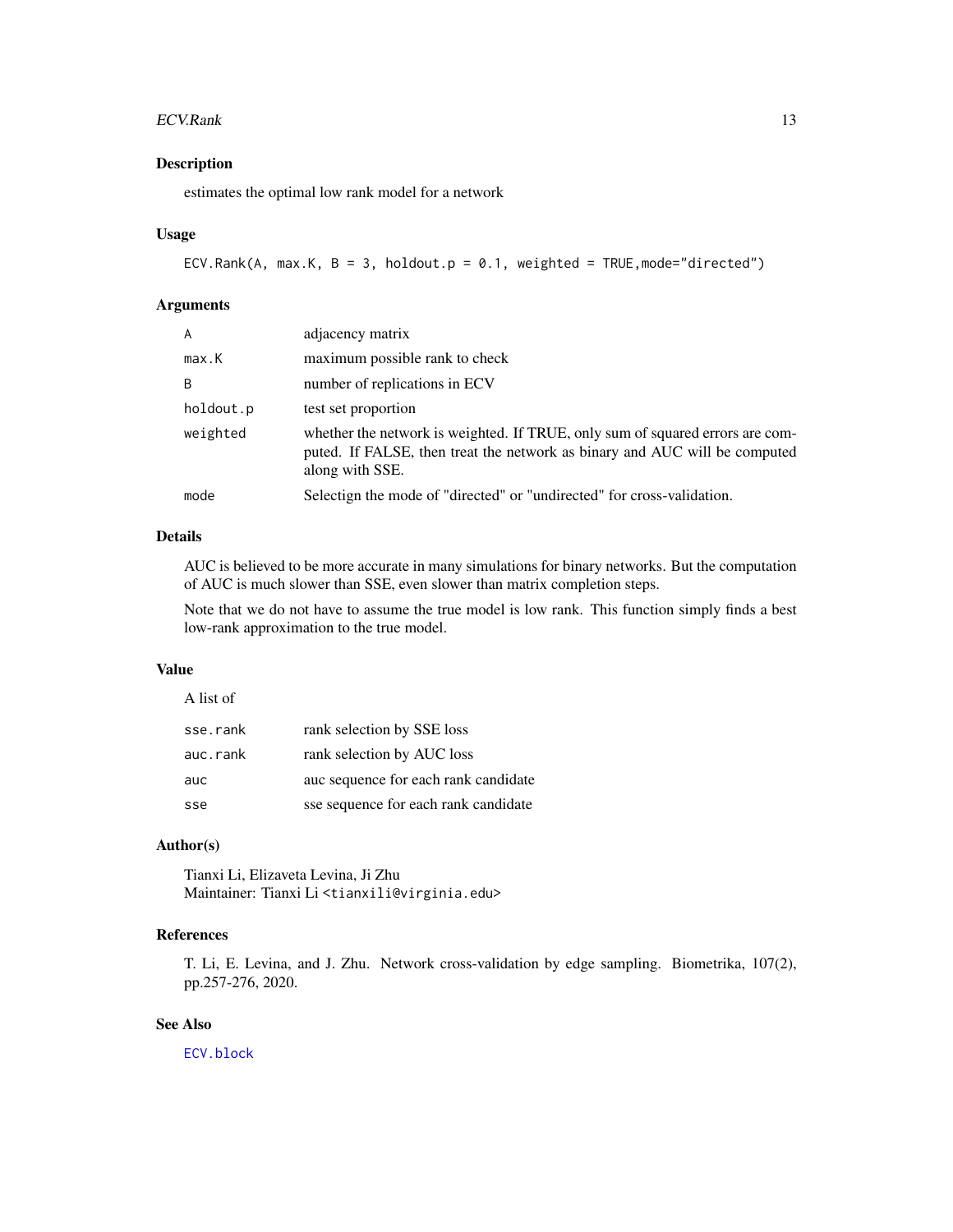#### <span id="page-13-0"></span>Examples

dt <- BlockModel.Gen(30,300,K=3,beta=0.2,rho=0.9,simple=FALSE,power=TRUE)

 $A \leftarrow dt \$A$ 

ecv.rank <- ECV.Rank(A,6,weighted=FALSE,mode="undirected")

ecv.rank

LRBIC *selecting number of communities by asymptotic likelihood ratio*

#### Description

selecting number of communities by asymptotic likelihood ratio based the methdo of Wang and Bickel 2015

#### Usage

 $LRBIC(A, Kmax, lambda = NULL, model = "both")$ 

# Arguments

| A      | adjacency matrix                                                                                                                                                                                                                                              |
|--------|---------------------------------------------------------------------------------------------------------------------------------------------------------------------------------------------------------------------------------------------------------------|
| Kmax   | the largest possible number of communities to check                                                                                                                                                                                                           |
| lambda | a tuning parameter. By default, will use the number recommended in the paper.                                                                                                                                                                                 |
| model  | selecting K under which model. If set to be "SBM", the calculation will be done<br>under SBM. If set to be "DCSBM", the calculation will be done under DCSBM.<br>The default value is "both" so will give two selections under SBM and DCSBM<br>respectively. |

#### Details

Note that the method cannot distinguish SBM and DCSBM, though different calculation is done under the two models. So it is not valid to compare across models. The theoretical analysis of the method is done under maximum likelhood and variational EM. But as suggested in the paper, we use spectral clustering for community detection before fitting maximum likelhood.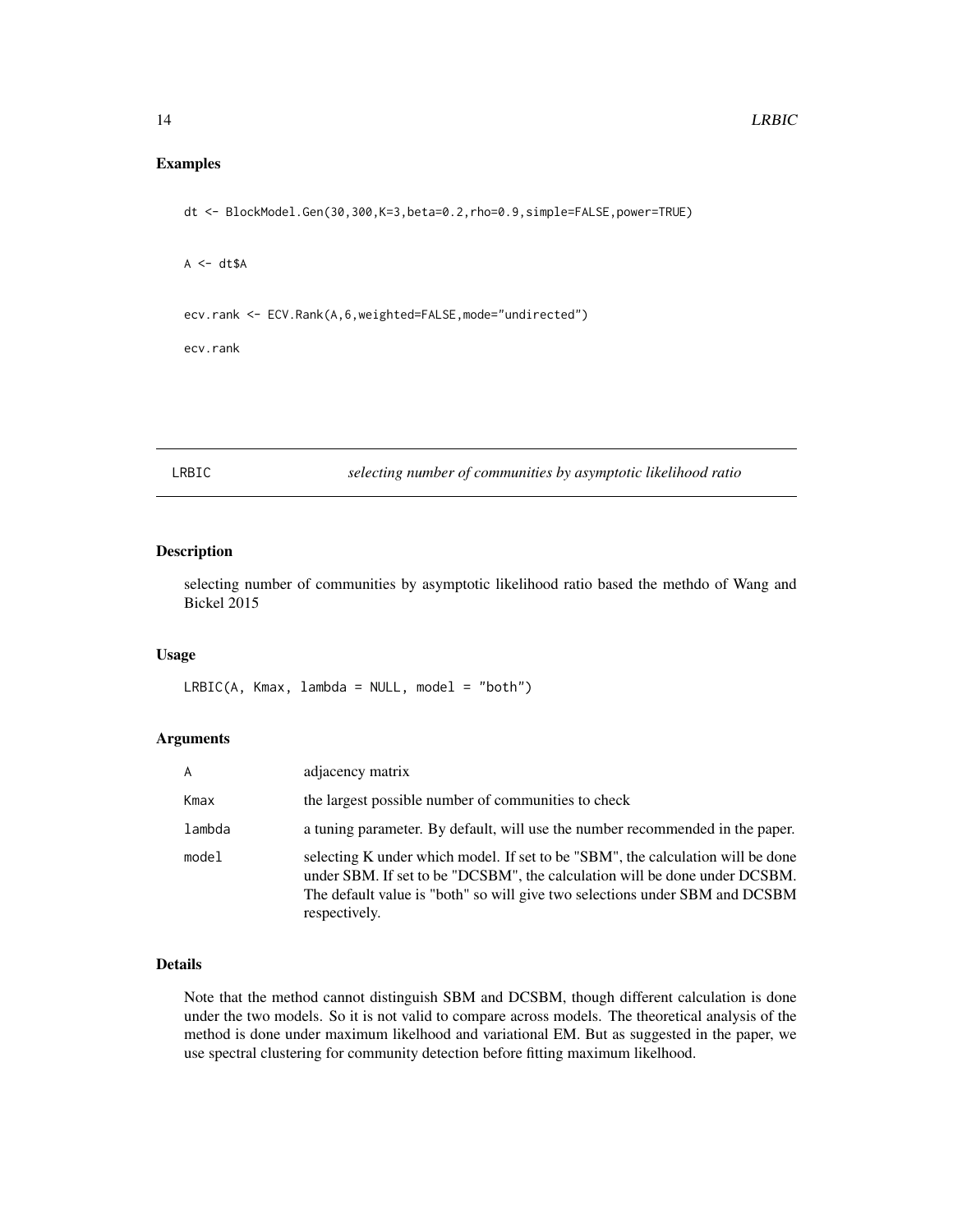#### <span id="page-14-0"></span> $LRBIC$  15

# Value

a list of

| SBM.K     | estimated number of communities under SBM     |
|-----------|-----------------------------------------------|
| DCSBM.K   | estimated number of communities under DCSBM   |
| SBM.BIC   | the BIC values for the K sequence under SBM   |
| DCSBM.BIC | the BIC values for the K sequence under DCSBM |

# Author(s)

Tianxi Li, Elizaveta Levina, Ji Zhu Maintainer: Tianxi Li <tianxili@virginia.edu>

#### References

Wang, Y. R. & Bickel, P. J. Likelihood-based model selection for stochastic block models The Annals of Statistics, Institute of Mathematical Statistics, 2017, 45, 500-528

#### See Also

[BHMC.estimate](#page-3-1), [ECV.block](#page-8-1), [NCV.select](#page-16-1)

# Examples

dt <- BlockModel.Gen(30,300,K=3,beta=0.2,rho=0.9,simple=FALSE,power=TRUE)

 $A \leq -dt \$ A$ 

### test LRBIC

lrbic <- LRBIC(A,6,model="both")

lrbic\$SBM.K

lrbic\$DCSBM.K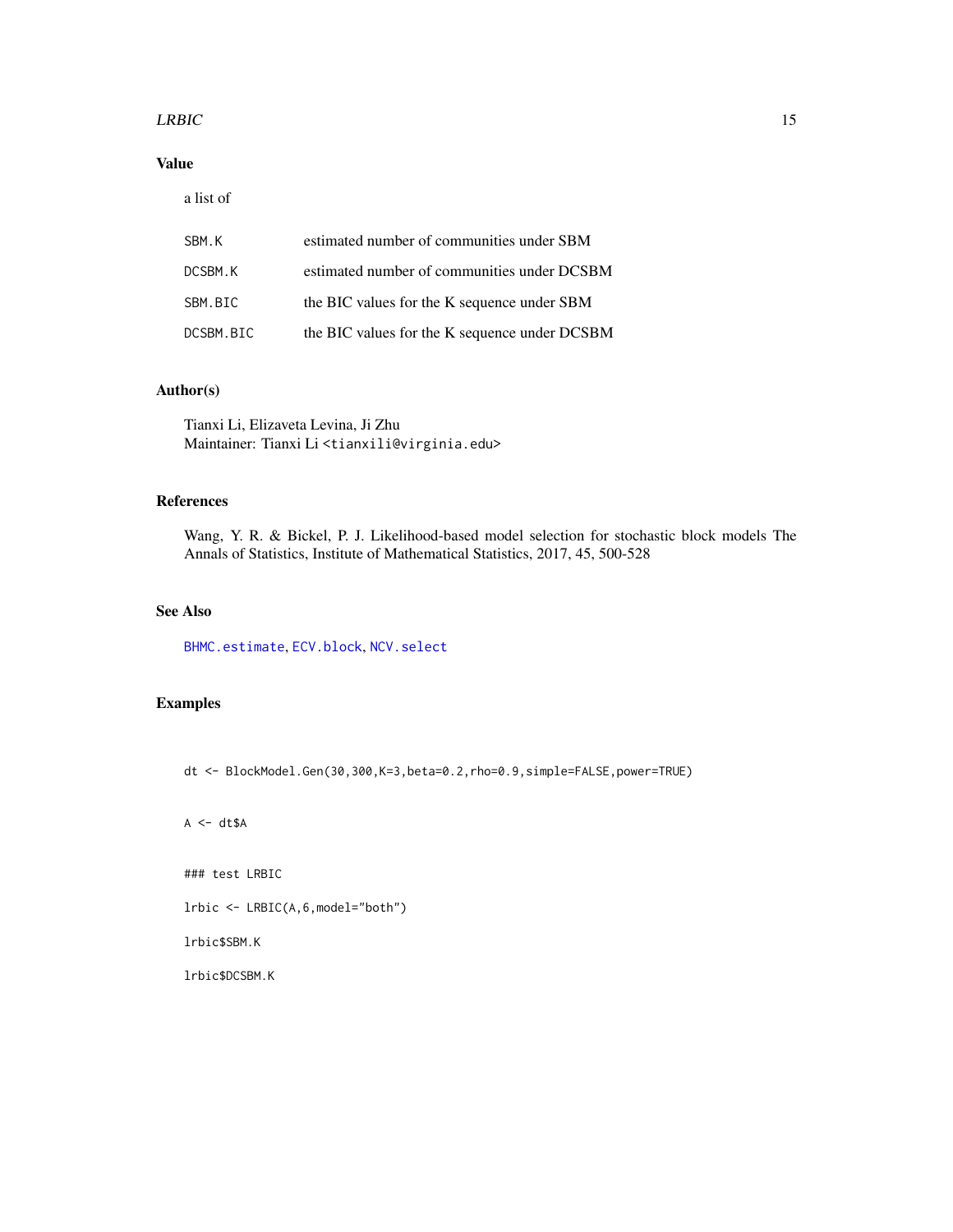<span id="page-15-1"></span><span id="page-15-0"></span>

estimates inner product latent space model by projected gradient descent from the paper of Ma et al. (2020).

#### Usage

LSM.PGD(A, k,step.size=0.3,niter=500,trace=0)

#### Arguments

| A         | adjacency matrix                                                        |
|-----------|-------------------------------------------------------------------------|
| k         | the dimension of the latent position                                    |
| step.size | step size of gradient descent                                           |
| niter     | maximum number of iterations                                            |
| trace     | if trace $> 0$ , the objective will be printed out after each iteration |

# Details

The method is based on the gradient descent of Ma et al (2020), with initialization of the universal singular value thresholding as discussed there. The parameter identifiability constraint is the same as in the paper.

#### Value

a list of

| 7     | latent positions                           |
|-------|--------------------------------------------|
| alpha | individual parameter alpha as in the paper |
| Phat  | esitmated probability matrix               |
| obi   | the objective of the gradient method       |

# Author(s)

Tianxi Li and Can M. Le Maintainer: Tianxi Li <tianxili@virginia.edu>

#### References

Z. Ma, Z. Ma, and H. Yuan. Universal latent space model fitting for large networks with edge covariates. Journal of Machine Learning Research, 21(4):1-67, 2020.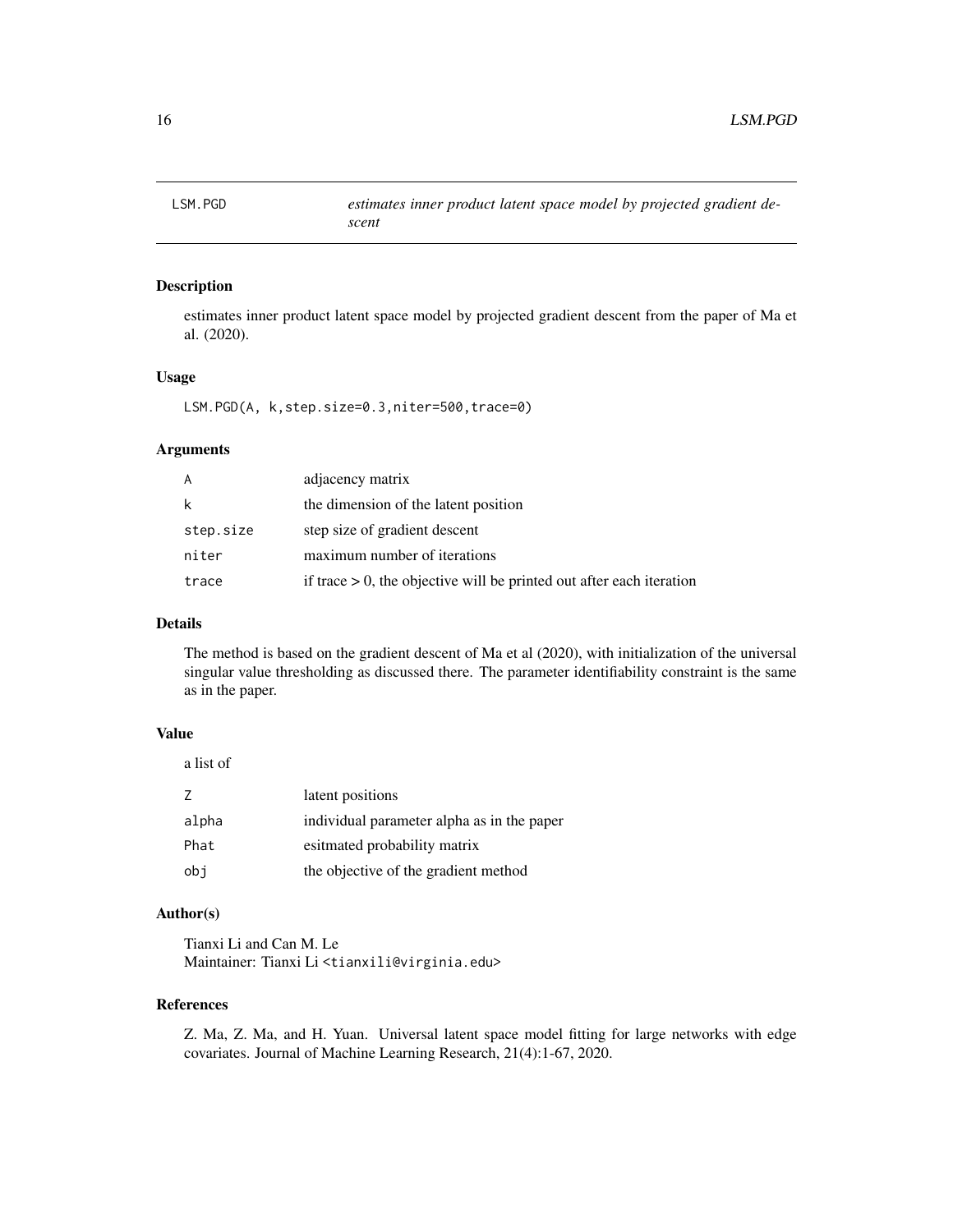#### <span id="page-16-0"></span>NCV.select 17

# See Also

[DCSBM.estimate](#page-7-1)

# Examples

dt <- RDPG.Gen(n=600,K=2,directed=TRUE)

 $A \leftarrow dt \$A$ 

```
fit <- LSM.PGD(A,2,niter=50)
```
<span id="page-16-1"></span>NCV.select *selecting block models by NCV*

# Description

selecting block models by NCV of Chen and Lei (2016)

# Usage

NCV.select(A, max.K, cv = 3)

# Arguments

| A     | adjacency matrix                       |
|-------|----------------------------------------|
| max.K | largest number of communities to check |
| – C.V | fold of cross-validation               |

#### Details

Spectral clustering is used for fitting the block models

#### Value

| a list of                          |                                                                                       |
|------------------------------------|---------------------------------------------------------------------------------------|
| dev                                | the binomial deviance loss under SBM for each K                                       |
| 12                                 | the L 2 loss under SBM for each K                                                     |
| $dc.$ dev                          | the binomial deviance loss under DCSBM for each K                                     |
| dc.12                              | the L 2 loss under DCSBM for each K                                                   |
| dev.model                          | the selected model by deviance loss                                                   |
| 12.model                           | the selected model by L 2 loss                                                        |
| $sbm.12.mat, sbm. dev.mat, \ldots$ |                                                                                       |
|                                    | the corresponding matrices of loss for each fold (row) and each K value (col-<br>umn) |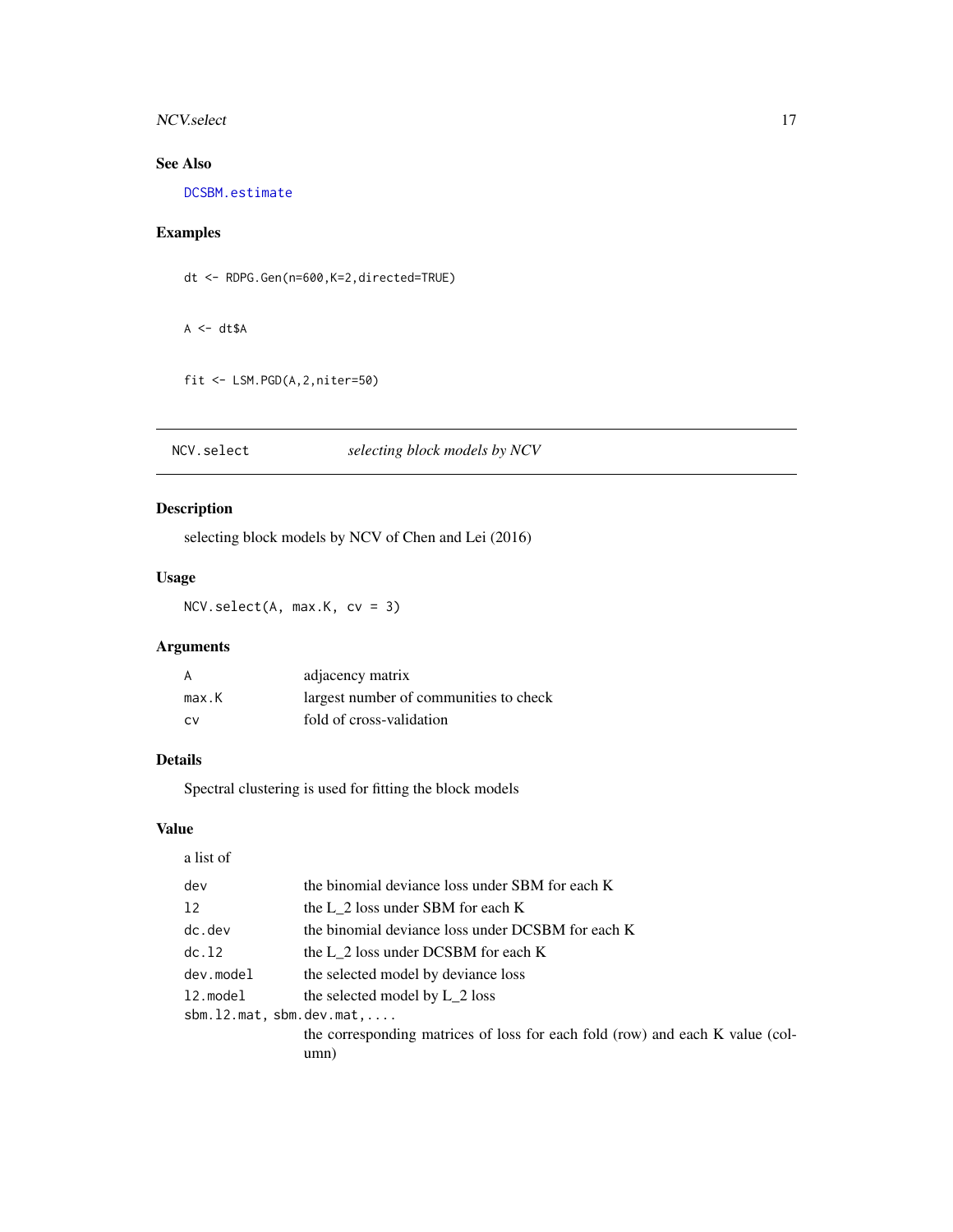#### <span id="page-17-0"></span>Author(s)

Tianxi Li, Elizaveta Levina, Ji Zhu Maintainer: Tianxi Li <tianxili@virginia.edu>

#### References

Chen, K. & Lei, J. Network cross-validation for determining the number of communities in network data Journal of the American Statistical Association, Taylor & Francis, 2018, 113, 241-251

# See Also

[ECV.block](#page-8-1)

#### Examples

dt <- BlockModel.Gen(30,300,K=3,beta=0.2,rho=0.9,simple=FALSE,power=TRUE)

 $A \leftarrow dt \$A$ 

ncv <- NCV.select(A,6,3)

ncv\$l2.model ncv\$dev.model

which.min(ncv\$dev) which.min(ncv\$l2)

which.min(ncv\$dc.dev) which.min(ncv\$dc.l2)

<span id="page-17-1"></span>network.mixing *estimates network connection probability by network mixing*

# Description

estimates network connection probability by network mixing of Li and Le (2021).

#### Usage

```
network.mixing(A,index=NULL,max.K=15,rho = 0.1,usvt=TRUE,ns=FALSE,
                           lsm=FALSE,lsm.k=4,trace=FALSE)
```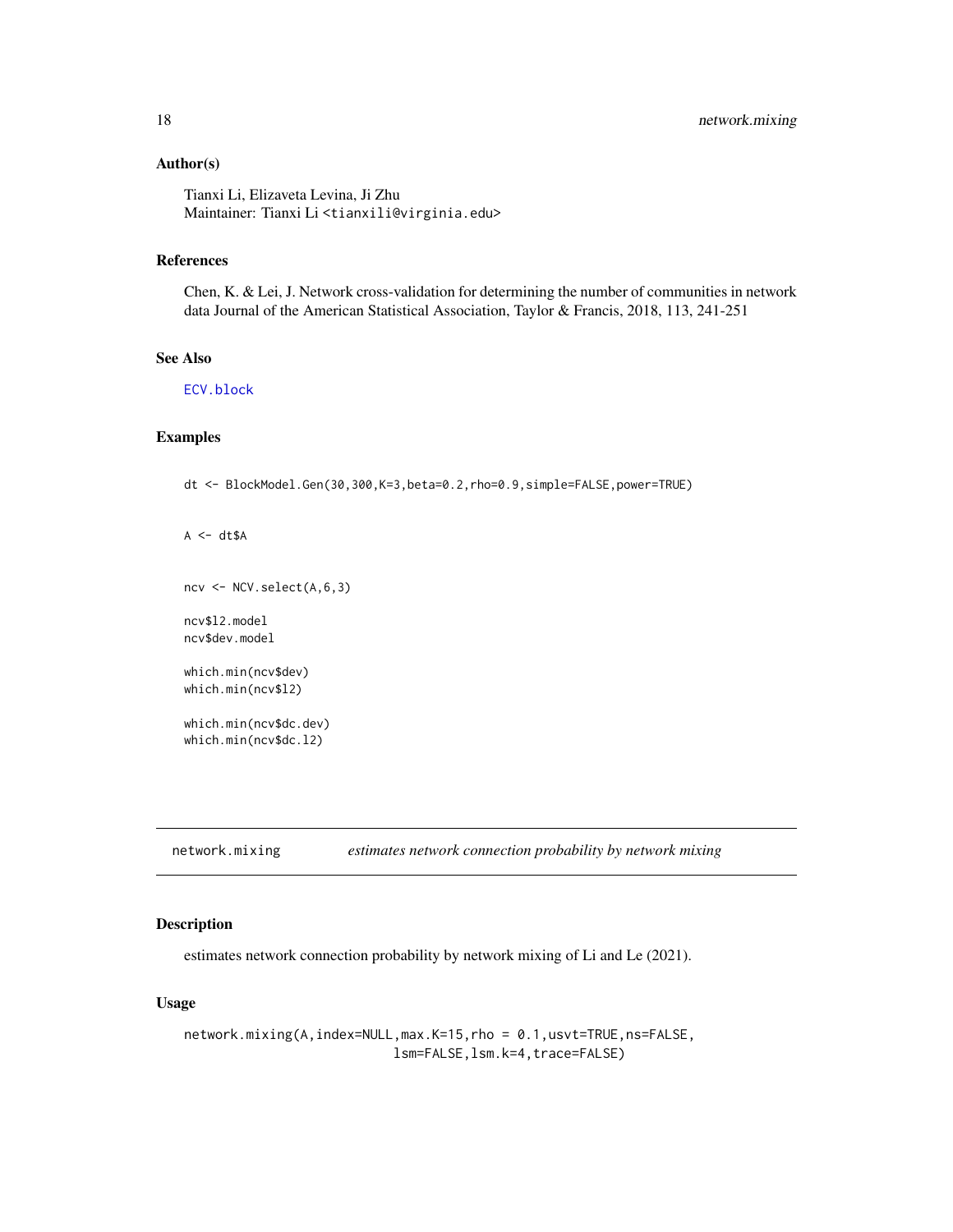# network.mixing 19

#### Arguments

| A     | adjacency matrix                                                                                 |
|-------|--------------------------------------------------------------------------------------------------|
| index | a pre-specified hold-out set. If NULL, the set will be randomly generated ac-<br>cording to rho. |
| max.K | the maximum number of blocks used for the block model approximation (see<br>details).            |
| rho   | hold-out proportion as validation entries. Only effective when index is NULL.                    |
| usvt  | whether to include the USVT as a component. By default, the method will<br>include it.           |
| ns    | whether to include the neighborhood smoothing as a component.                                    |
| lsm   | whether to include the gradient estimator of the latent space model as a compo-<br>nent.         |
| lsm.k | the dimension of the latent space. Only effective if lsm is TRUE.                                |
| trace | whether to print the model fitting progress.                                                     |

#### Details

The basic version of the mixing estimator will include SBM and DCSBM estimates with the number of blocks from 1 to max.K. Users could also specify whether to include additional USVT, neighborhood smoothing and latent space model estimators. If NNL (non-negative linear), exponential, or ECV is used, the mixing is usually robust for a reasonable range of max.K and whether to include the other models. The linear mixing, however, is vulnerable for a large number of base estimates. The NNL is our recommended method. USVT is also recommended. the neighborhood smoothing and latent space model are slower, so are not suitable for large networks. Details can be found in Li and Le (2021).

#### Value

a list of

| linear.Phat   | estimated probability matrix by linear mixing                         |
|---------------|-----------------------------------------------------------------------|
| linear.weight | the weights of the indivdiual models in linear mixing                 |
| nnl.Phat      | estimated probability matrix by NNL mixing                            |
| nnl.weight    | the weights of the indivdiual models in NNL mixing                    |
| exp.Phat      | estimated probability matrix by exponential mixing                    |
| exp.weight    | the weights of the individual models in exponential mixing            |
| ecv.Phat      | estimated probability matrix by ECV mixing (only one nonzero)         |
| ecv.weight    | the weights of the indivdiual models in ECV mixing (only one nonzero) |
| model.names   | the names of all individual models, in the same order as the weights  |

#### Author(s)

Tianxi Li and Can M. Le

Maintainer: Tianxi Li <tianxili@virginia.edu>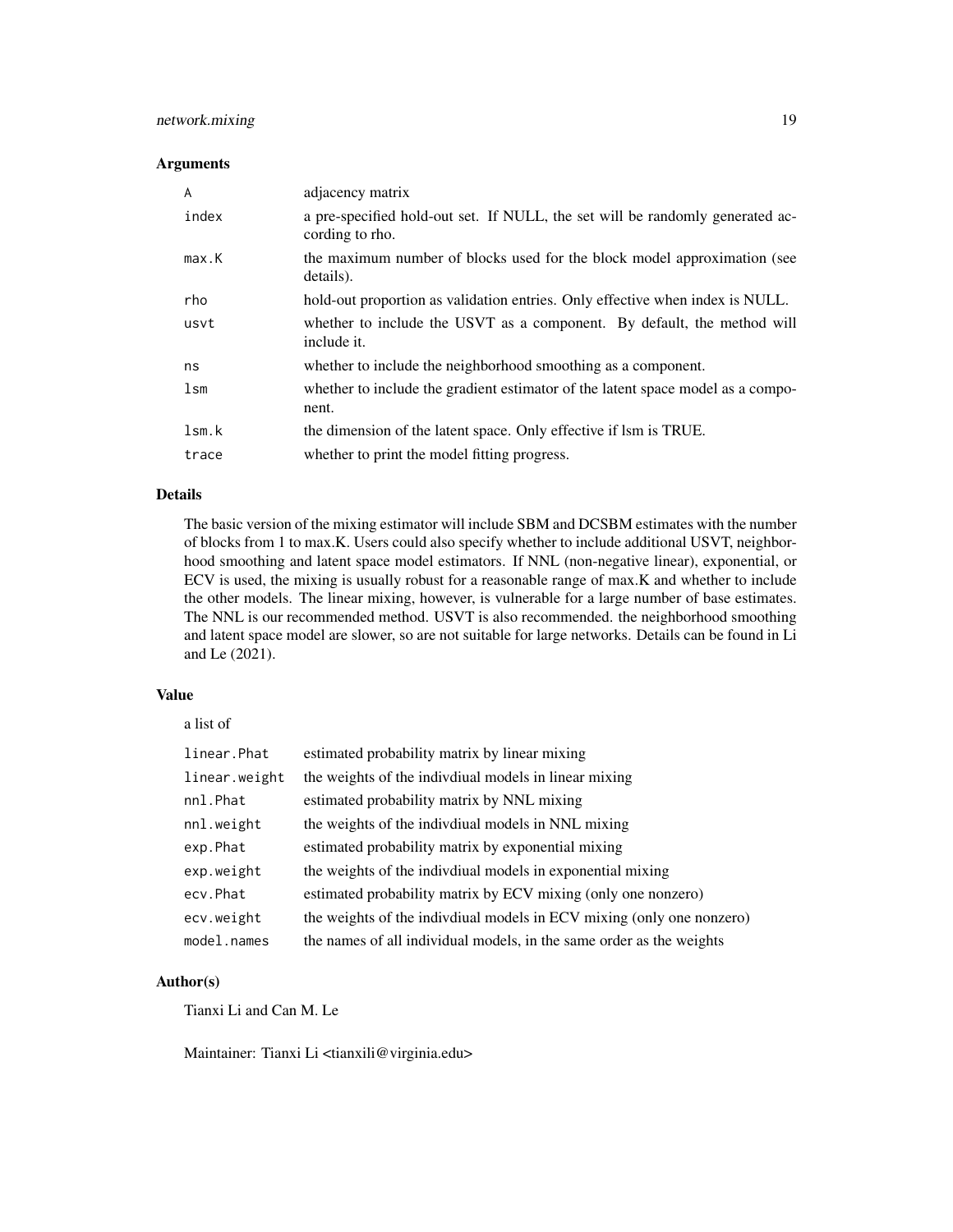# <span id="page-19-0"></span>References

T. Li and C. M. Le, Network Estimation by Mixing: Adaptivity and More. arXiv preprint arXiv:2106.02803, 2021.

# Examples

dt <- RDPG.Gen(n=500,K=5,directed=TRUE)

 $A \leq -dt \$ A$ 

fit <- network.mixing(A) fit\$model.names

fit\$nnl.weight

network.mixing.Bfold *estimates network connection probability by network mixing with Bfold averaging*

# Description

estimates network connection probability by network mixing of Li and Le (2021) with B-fold averaging.

#### Usage

network.mixing.Bfold(A,B=10,rho = 0.1,max.K=15,usvt=TRUE,ns=FALSE, lsm=FALSE,lsm.k=4)

#### Arguments

| $\overline{A}$ | adjacency matrix                                                                         |
|----------------|------------------------------------------------------------------------------------------|
| B              | number of random replications to average over                                            |
| rho            | hold-out proportion as validation entries. Only effective when index is NULL.            |
| max.K          | the maximum number of blocks used for the block model approximation (see<br>details).    |
| usvt           | whether to include the USVT as a component. By default, the method will<br>include it.   |
| ns             | whether to include the neighborhood smoothing as a component.                            |
| lsm            | whether to include the gradient estimator of the latent space model as a compo-<br>nent. |
| lsm.k          | the dimension of the latent space. Only effective if lsm is TRUE.                        |
|                |                                                                                          |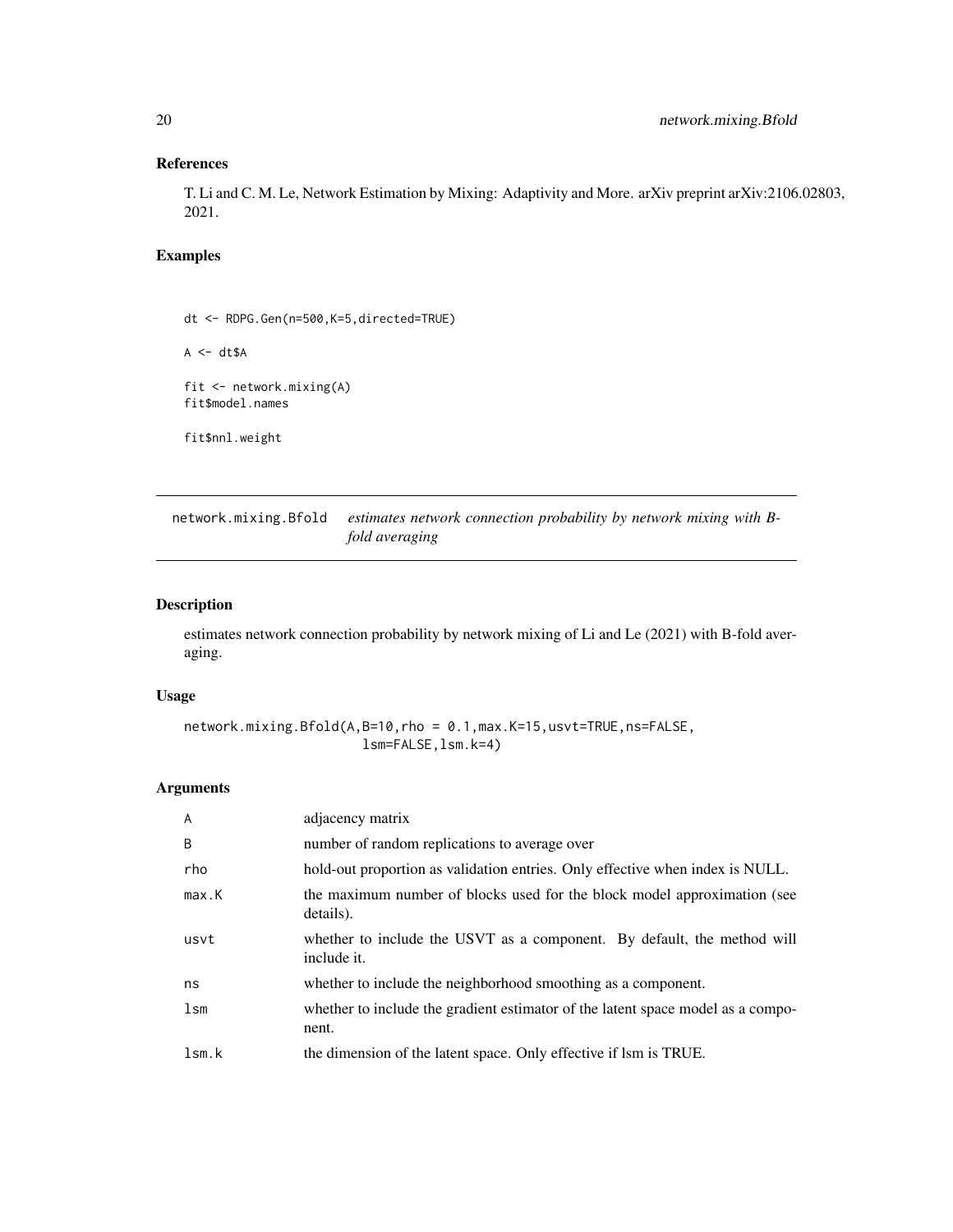# <span id="page-20-0"></span>Details

This is essentially the same procedure as the network.mixing, but repeat it B times and return the average. Use with cautious. Though it can make the estimate more stable, the procedure would increase the computational cost by a factor of B. Based on our limited experience, this is usually not a great trade-off as the improvement might be marginal.

# Value

| a list of   |                                                                      |
|-------------|----------------------------------------------------------------------|
| linear.Phat | estimated probability matrix by linear mixing                        |
| nnl.Phat    | estimated probability matrix by NNL mixing                           |
| exp.Phat    | estimated probability matrix by exponential mixing                   |
| ecv.Phat    | estimated probability matrix by ECV mixing (only one nonzero)        |
| model.names | the names of all individual models, in the same order as the weights |

# Author(s)

Tianxi Li and Can M. Le

Maintainer: Tianxi Li <tianxili@virginia.edu>

#### References

T. Li and C. M. Le, Network Estimation by Mixing: Adaptivity and More. arXiv preprint arXiv:2106.02803, 2021.

### See Also

[network.mixing](#page-17-1)

# Examples

dt <- RDPG.Gen(n=200,K=3,directed=TRUE)  $A \leftarrow dt \$A$ 

fit <- network.mixing.Bfold(A,B=2)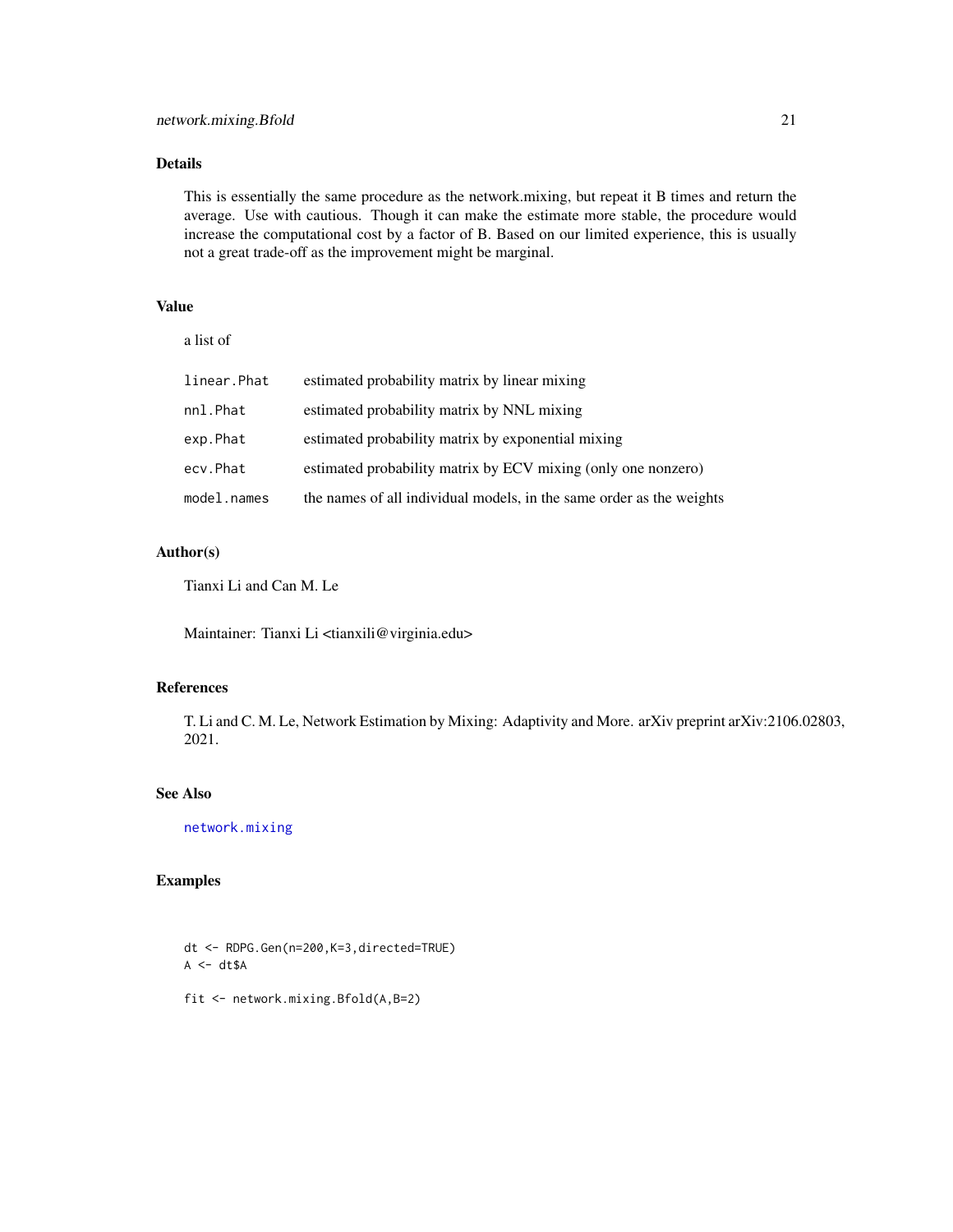calculates normalized mutual information, a metric that is commonly used to compare clustering results

#### Usage

NMI(g1, g2)

# Arguments

| g1 | a vector of cluster labels                     |
|----|------------------------------------------------|
| g2 | a vector of cluster labels (same length as g1) |

# Value

NMI value

# Author(s)

Tianxi Li, Elizaveta Levina, Ji Zhu Maintainer: Tianxi Li <tianxili@virginia.edu>

# Examples

dt <- BlockModel.Gen(30,300,K=3,beta=0.2,rho=0.9,simple=FALSE,power=TRUE)

 $A \leq -dt \$ A$ 

ssc <- reg.SSP(A,K=3,lap=TRUE)

NMI(ssc\$cluster,dt\$g)

<span id="page-21-0"></span>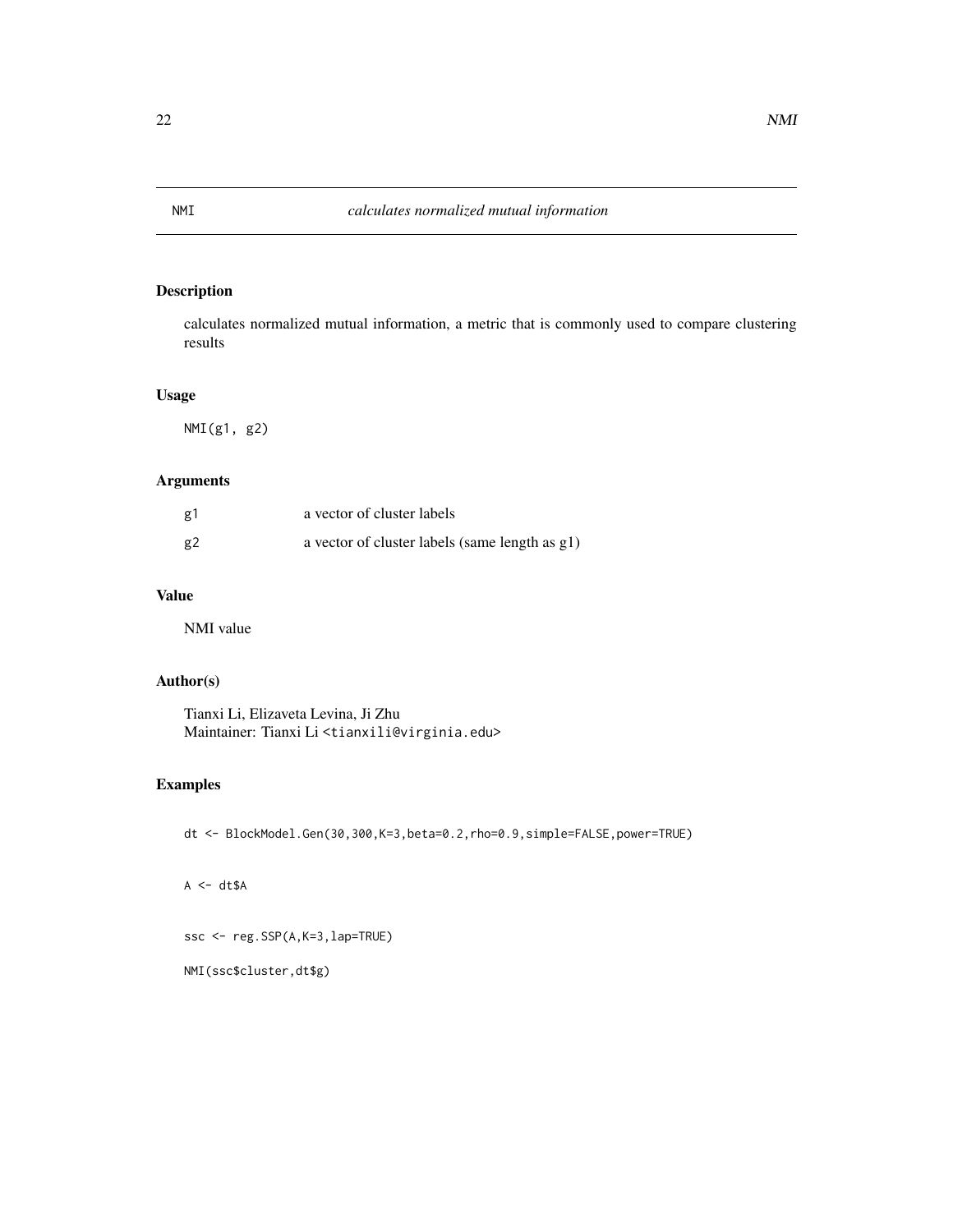<span id="page-22-0"></span>

estimates NSBM parameters given community labels

#### Usage

NSBM.estimate(A,K,g,reg.bound=-Inf)

#### Arguments

| A         | adjacency matrix of a directed where $\text{Aij} = 1$ iff i $\rightarrow$ i                                                                                                 |
|-----------|-----------------------------------------------------------------------------------------------------------------------------------------------------------------------------|
| K         | number of communities                                                                                                                                                       |
| g         | a vector of community labels                                                                                                                                                |
| reg.bound | the regularity lower bound of lambda value. By default, -Inf. That means, no<br>constraints. When the network is sparse, using certain constaints may improve<br>stability. |

#### Details

The method of moments is used for estimating the edge nomination SBM, so the strategy can be used for both unweighted and weighted networks. The details can be found in Li et. al. (2020).

#### Value

a list of

| B.      | estimated block connection probability matrix            |
|---------|----------------------------------------------------------|
| lambda  | estimated lambda values for nomination intensity         |
| theta   | estimated theta values for nomination preference         |
| P.tilde | estimated composiste probability matrix after nomination |
| g       | community labels                                         |

# Author(s)

Tianxi Li, Elizaveta Levina, Ji Zhu Maintainer: Tianxi Li <tianxili@virginia.edu>

#### References

T. Li, E. Levina, and J. Zhu. Community models for networks observed through edge nominations. arXiv preprint arXiv:2008.03652 (2020).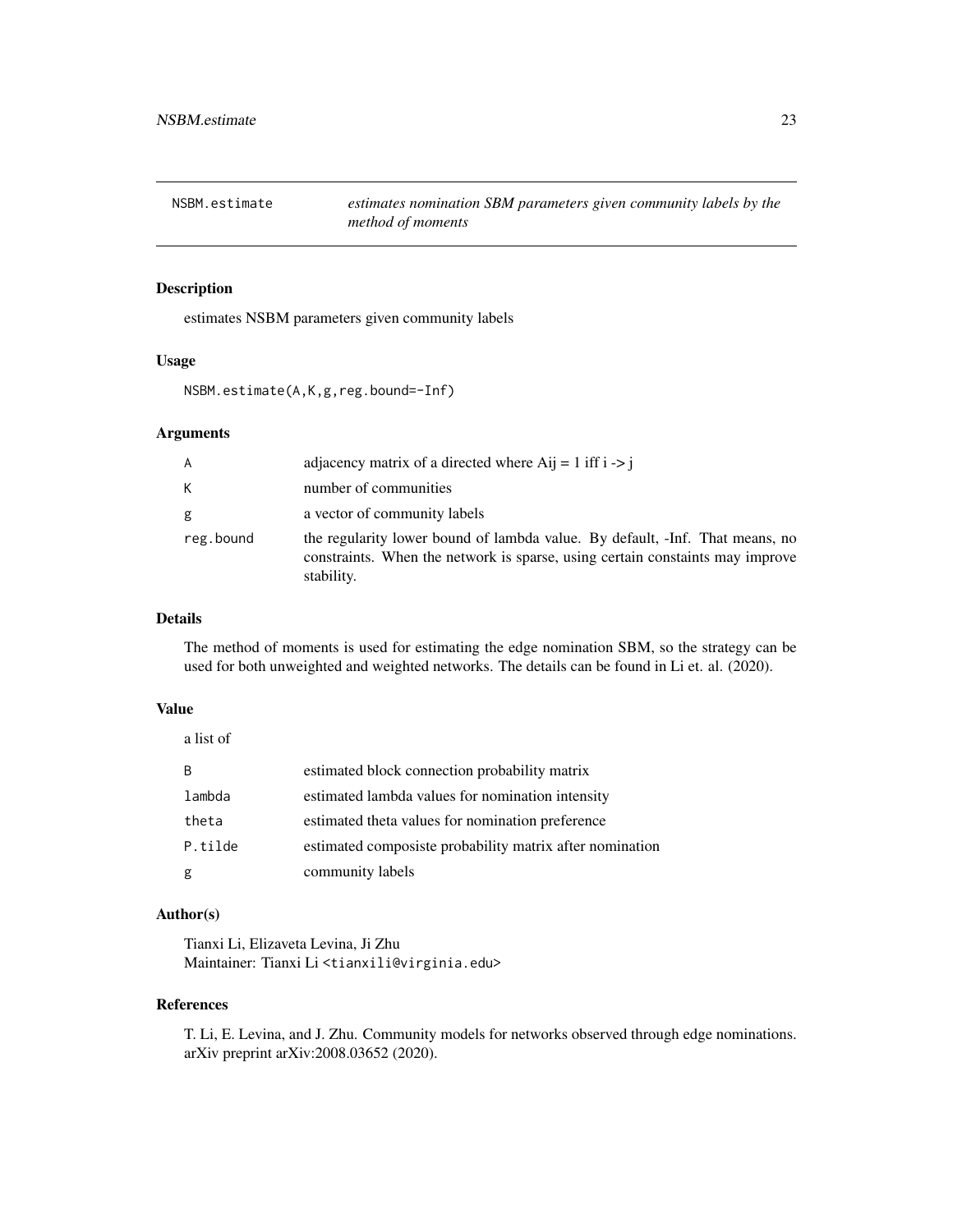# See Also

[SBM.estimate](#page-31-1)

# Examples

dt <- NSBM.Gen(n=200,K=2,beta=0.2,avg.d=10)

 $A \leq -dt \$ A$ 

```
sc <- RightSC(A,K=3)
est <- NSBM.estimate(A,K=3,g=sc$cluster)
```
NSBM.Gen *Generates networks from nomination stochastic block model*

# Description

Generates networks from nomination stochastic block model for community structure in edge nomination procedures, proposed in Li et. al. (2020)

#### Usage

```
NSBM.Gen( n, K, avg.d,beta,theta.low=0.1,
    theta.p=0.2,lambda.scale=0.2,lambda.exp=FALSE)
```
# Arguments

| n            | size of network                                                                                                           |
|--------------|---------------------------------------------------------------------------------------------------------------------------|
| К            | number of communities                                                                                                     |
| avg.d        | expected average degree of the resuling network (after edge nomination)                                                   |
| beta         | the out-in ratio of the original SBM                                                                                      |
| theta.low    | the lower value of theta's. The theta's are generated as two-point mass at theta. low<br>and $1$ .                        |
| theta.p      | proportion of lower value of theta's                                                                                      |
| lambda.scale | standard deviation of the lambda (before the exponential, see lambda.exp)                                                 |
| lambda.exp   | If TRUE, lambda is generated as exponential of uniformation random randomes.<br>Otherwise, they are normally distributed. |

<span id="page-23-0"></span>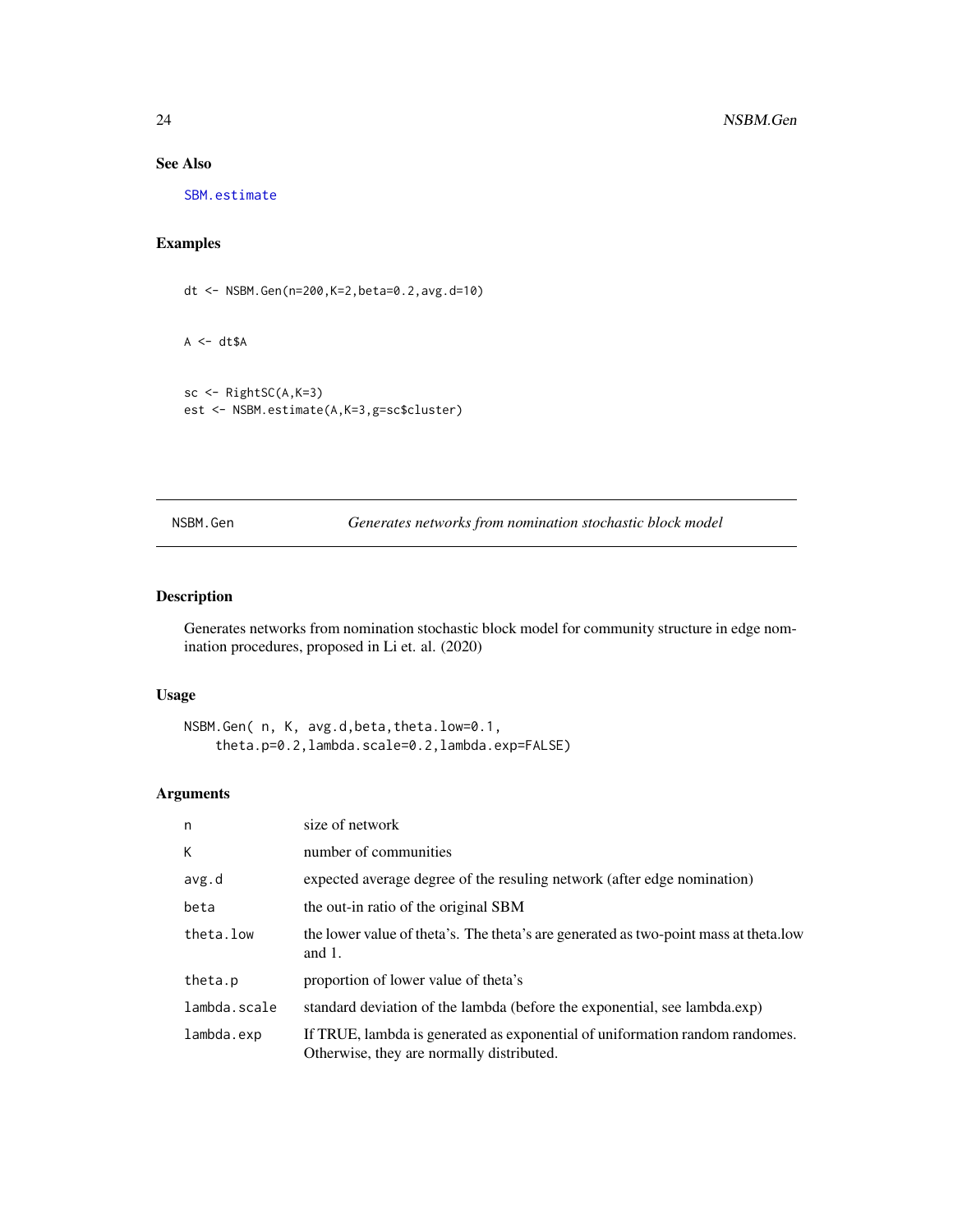#### <span id="page-24-0"></span>nSmooth 25

# Value

| A       | the generated network adjacency matrix                      |
|---------|-------------------------------------------------------------|
| g       | community membership                                        |
| P       | probability matrix of the orignal SBM network               |
| P.tilde | probability matrix of the observed network after nomination |
| B       | <b>B</b> parameter                                          |
| lambda  | lambda parameter                                            |
| theta   | theta parameter                                             |

# Author(s)

Tianxi Li, Elizaveta Levina, Ji Zhu Maintainer: Tianxi Li <tianxili@virginia.edu>

# References

T. Li, E. Levina, and J. Zhu. Community models for networks observed through edge nominations. arXiv preprint arXiv:2008.03652 (2020).

# Examples

dt <- NSBM.Gen(n=200,K=2,beta=0.2,avg.d=10)

nSmooth *estimates probabilty matrix by neighborhood smoothing*

# Description

estimates probabilty matrix by neighborhood smoothing of Zhang et. al. (2017)

#### Usage

nSmooth(A, h = NULL)

# Arguments

| A  | adjacency matrix                                                                                                                                                                         |
|----|------------------------------------------------------------------------------------------------------------------------------------------------------------------------------------------|
| h. | quantile value used for smoothing. Recommended to be in the scale of sqrt $(log(n)/n)$<br>where n is the size of the network. The default value is sqrt $(\log(n)/n)$ from the<br>paper. |
|    |                                                                                                                                                                                          |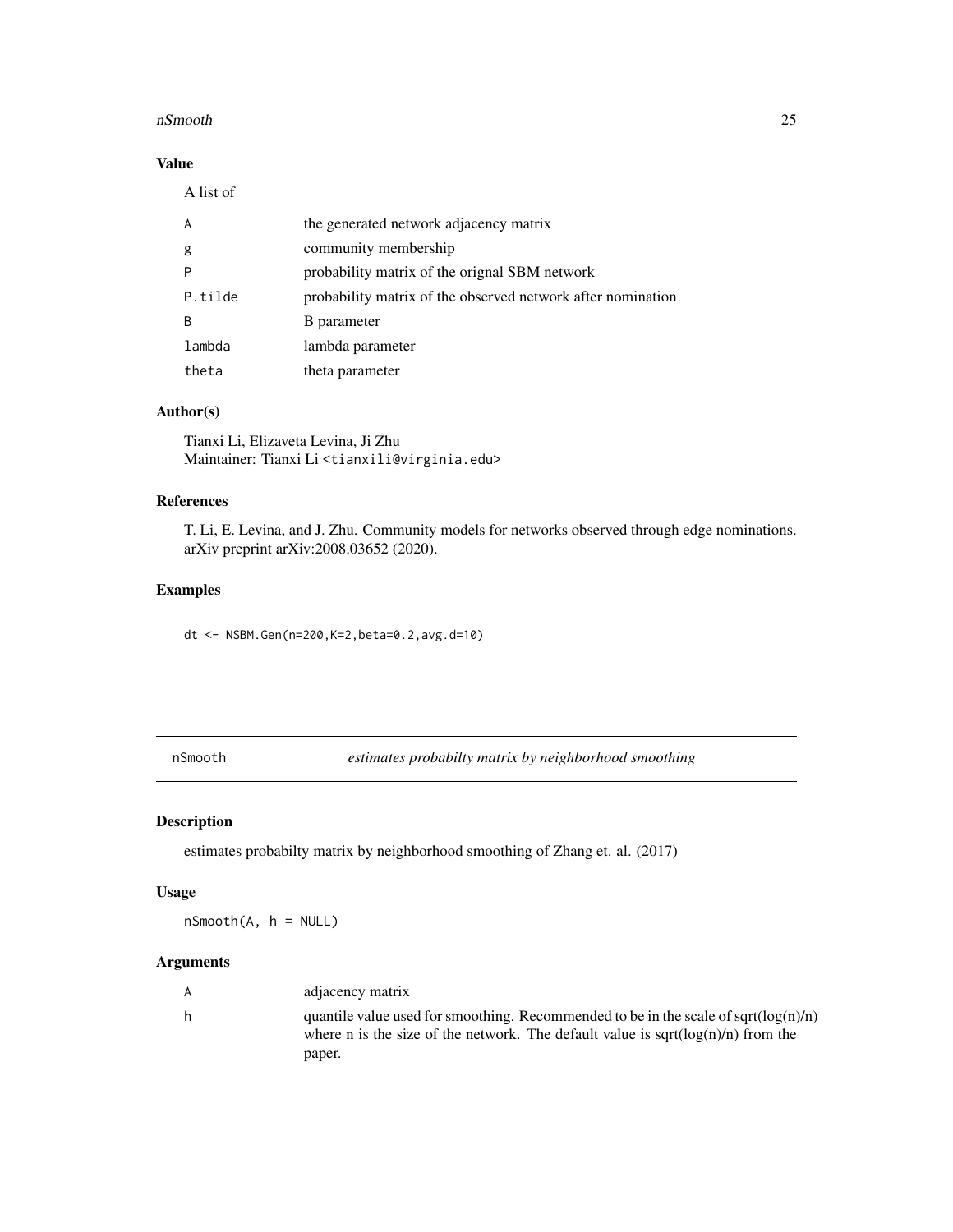#### Details

The method assumes a graphon model where the underlying graphon function is piecewise Lipchitz. However, it may be slow for moderately large networks, though it is one of the fastest methods for graphon models.

#### Value

the probability matrix

#### Author(s)

Tianxi Li, Elizaveta Levina, Ji Zhu

Maintainer: Tianxi Li <tianxili@virginia.edu>

#### References

Zhang, Y.; Levina, E. & Zhu, J. Estimating network edge probabilities by neighbourhood smoothing Biometrika, Oxford University Press, 2017, 104, 771-783

# Examples

 $N < -300$ 

```
U = matrix(1:N,nrow=1) / (N+1)V = matrix(1:N,nrow=1) / (N+1)W = (t(U))^2W = W/3 \times \cos(1/(W + 1e-7)) + 0.15upper.index <- which(upper.tri(W))
A \leftarrow matrix(0, N, N)rand.ind <- runif(length(upper.index))
edge.index <- upper.index[rand.ind < W[upper.index]]
A[edge.index] <- 1
A \leftarrow A + t(A)diag(A) <- 0
#What <- nSmooth(A)
```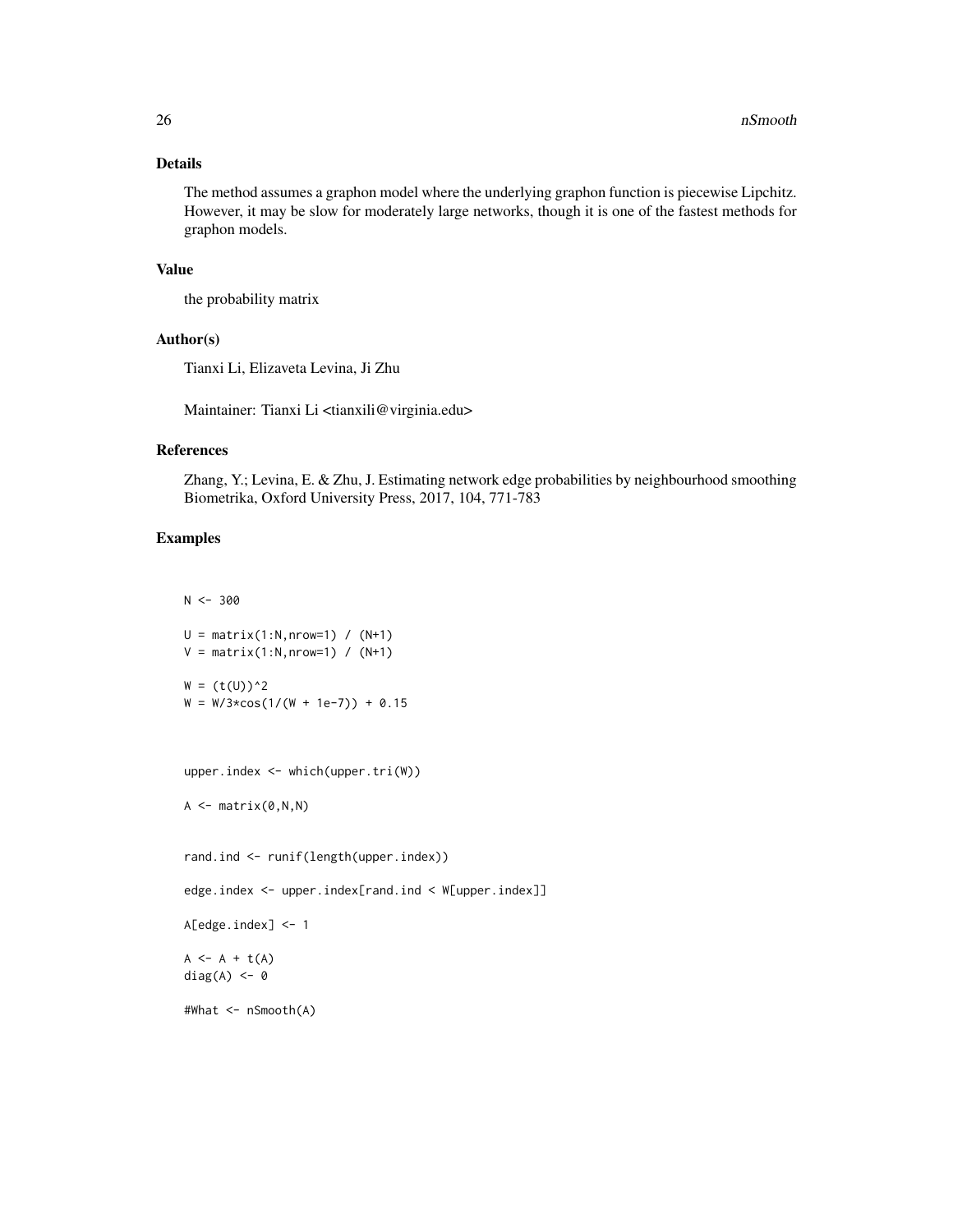<span id="page-26-0"></span>

generates random networks from random dot product graph model

#### Usage

RDPG.Gen(n, K, directed = TRUE, avg.d = NULL)

#### Arguments

| n        | size of the network                                 |
|----------|-----------------------------------------------------|
| К        | dimension of latent space                           |
| directed | whether the network is directed or not              |
| avg.d    | average node degree of the network (in expectation) |

# Details

The network is generated according to special formulation mentioned in ECV paper.

#### Value

a list of

| . |                        |
|---|------------------------|
| А | the adjacency matrix   |
| P | the probability matrix |

# Author(s)

Tianxi Li, Elizaveta Levina, Ji Zhu Maintainer: Tianxi Li <tianxili@virginia.edu>

#### References

S. J. Young and E. R. Scheinerman. Random dot product graph models for social networks. In International Workshop on Algorithms and Models for the Web-Graph, pages 138-149. Springer, 2007. T. Li, E. Levina, and J. Zhu. Network cross-validation by edge sampling. Biometrika, 107(2), pp.257-276, 2020.

#### Examples

dt <- RDPG.Gen(n=600,K=2,directed=TRUE)

 $A \leftarrow dt \$A$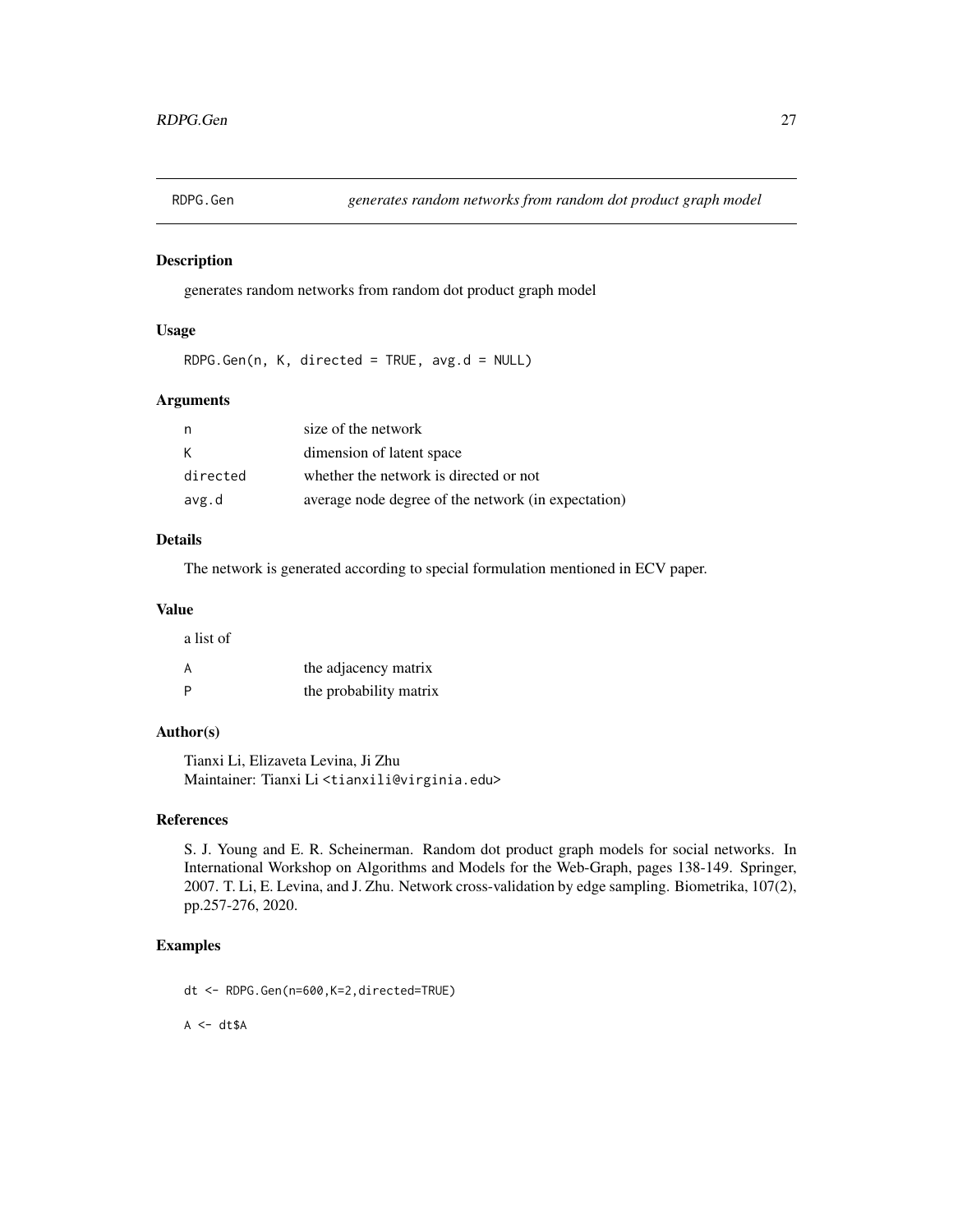<span id="page-27-1"></span><span id="page-27-0"></span>

community detection by regularized spectral clustering

# Usage

reg.SP(A, K, tau = 1, lap = FALSE,nstart=30,iter.max=100)

#### Arguments

| A        | adjacency matrix                                                                                                         |
|----------|--------------------------------------------------------------------------------------------------------------------------|
| К        | number of communities                                                                                                    |
| tau      | reguarization parameter. Default value is one. Typically set between 0 and 1. If<br>tau=0, no regularization is applied. |
| lap      | indicator. If TRUE, the Laplacian matrix for clustering. If FALSE, the adjacency<br>matrix will be used.                 |
| nstart   | number of random initializations for K-means                                                                             |
| iter.max | maximum number of iterations for K-means                                                                                 |

#### Details

The regularlization is done by adding a small constant to each element of the adjacency matrix. It is shown by such perturbation helps concentration in sparse networks. It is shown to give consistent clustering under SBM.

#### Value

a list of

| cluster | cluster labels               |
|---------|------------------------------|
| loss    | the loss of Kmeans algorithm |

# Author(s)

Tianxi Li, Elizaveta Levina, Ji Zhu

Maintainer: Tianxi Li <tianxili@virginia.edu>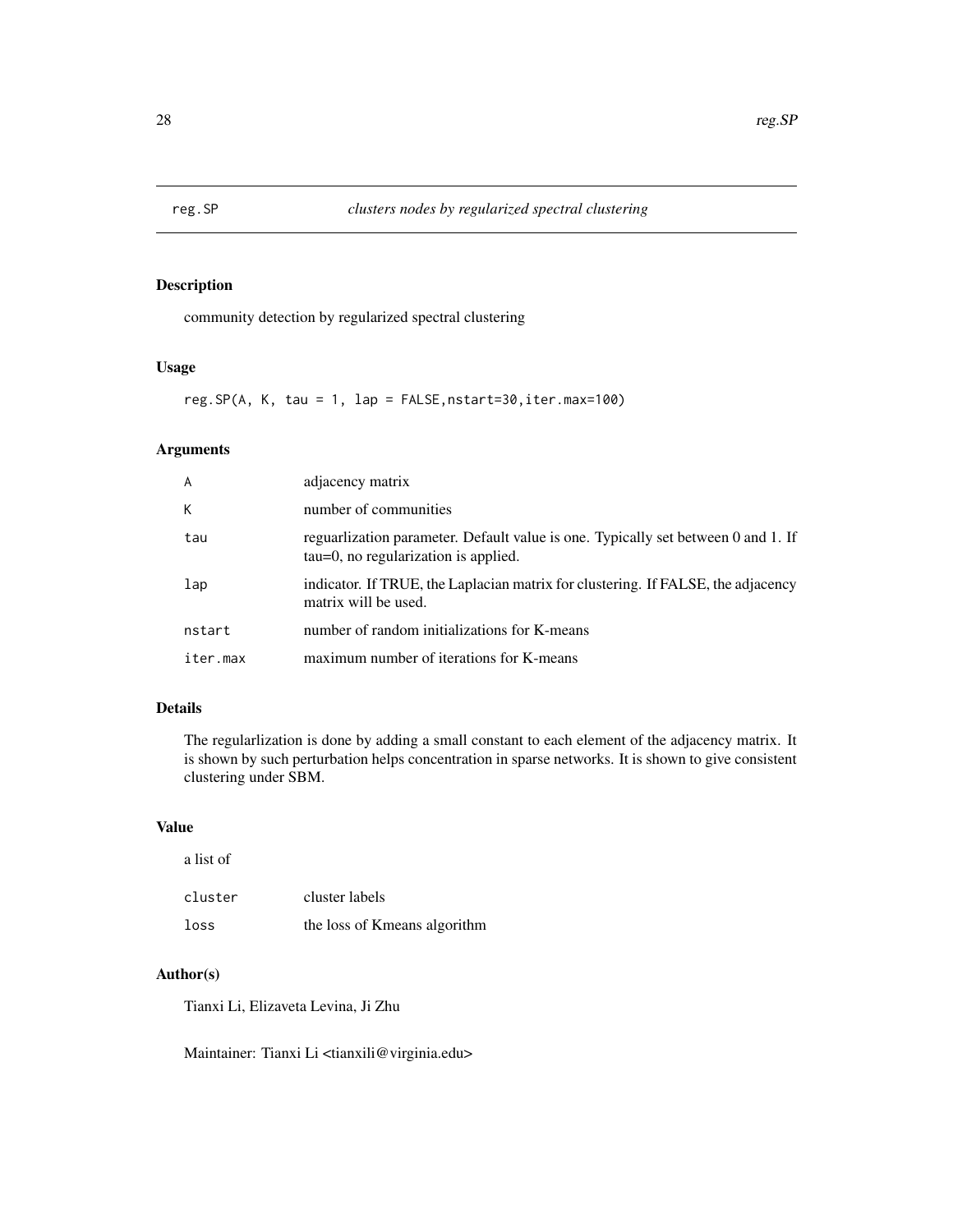#### <span id="page-28-0"></span>reg.SSP 29

#### References

K. Rohe, S. Chatterjee, and B. Yu. Spectral clustering and the high-dimensional stochastic blockmodel. The Annals of Statistics, pages 1878-1915, 2011.

A. A. Amini, A. Chen, P. J. Bickel, and E. Levina. Pseudo-likelihood methods for community detection in large sparse networks. The Annals of Statistics, 41(4):2097-2122, 2013.

J. Lei and A. Rinaldo. Consistency of spectral clustering in stochastic block models. The Annals of Statistics, 43(1):215-237, 2014.

C. M. Le, E. Levina, and R. Vershynin. Concentration and regularization of random graphs. Random Structures & Algorithms, 2017.

### See Also

[reg.SP](#page-27-1)

#### Examples

dt <- BlockModel.Gen(30,300,K=3,beta=0.2,rho=0)

 $A \leftarrow dt \$A$ 

 $sc < -reg.SP(A,K=3,lap=TRUE)$ 

```
NMI(sc$cluster,dt$g)
```
reg.SSP *detects communities by regularized spherical spectral clustering*

#### Description

community detection by regularized spherical spectral clustering

#### Usage

reg.SSP(A, K, tau = 1, lap = FALSE,nstart=30,iter.max=100)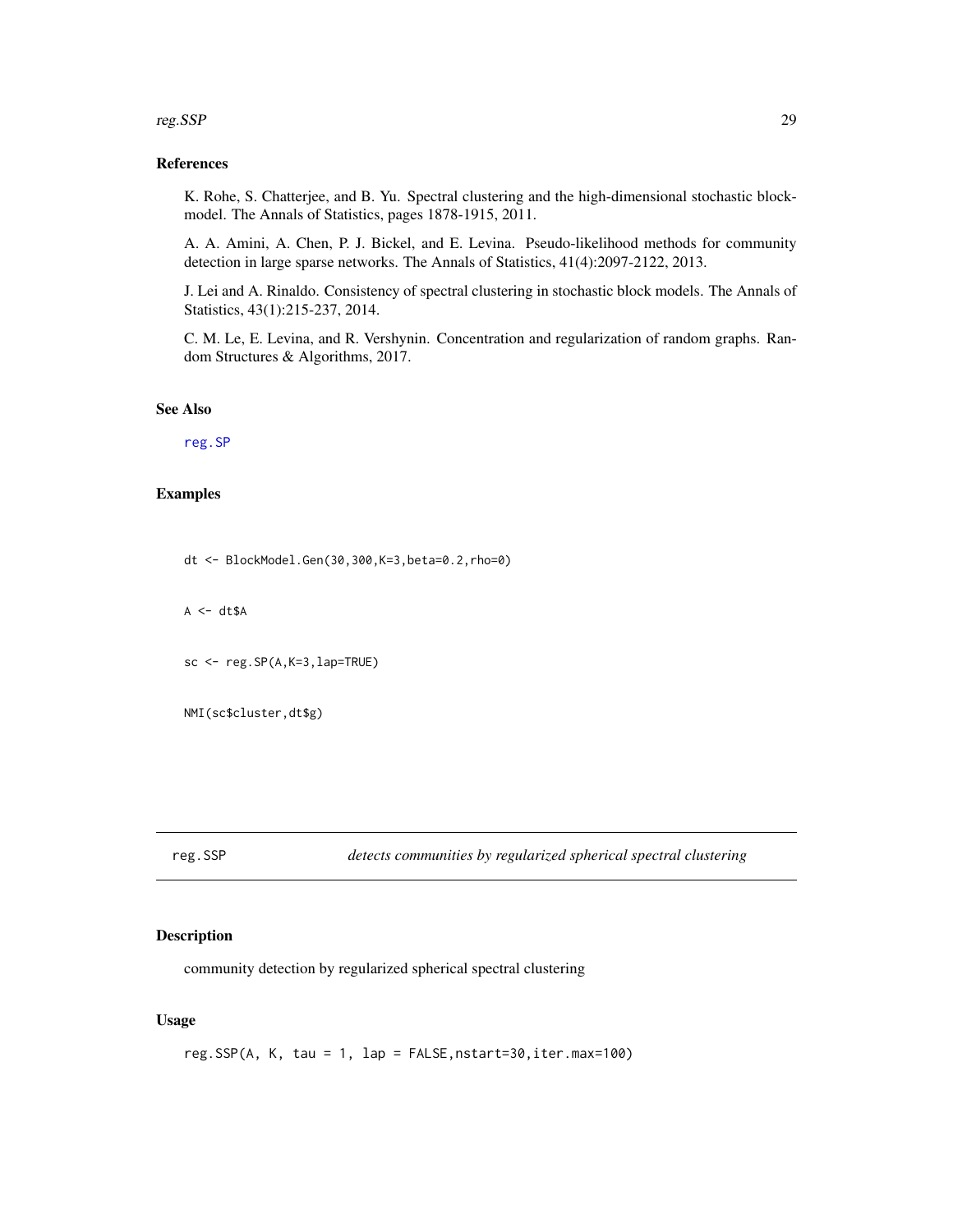#### <span id="page-29-0"></span>Arguments

| A        | adjacency matrix                                                                                                         |
|----------|--------------------------------------------------------------------------------------------------------------------------|
| К        | number of communities                                                                                                    |
| tau      | reguarization parameter. Default value is one. Typically set between 0 and 1. If<br>tau=0, no regularization is applied. |
| lap      | indicator. If TRUE, the Laplacian matrix for clustering. If FALSE, the adjacency<br>matrix will be used.                 |
| nstart   | number of random initializations for K-means                                                                             |
| iter.max | maximum number of iterations for K-means                                                                                 |

#### Details

The regularlization is done by adding a small constant to each element of the adjacency matrix. It is shown by such perturbation helps concentration in sparse networks. The difference from spectral clustering (reg.SP) comes from its extra step to normalize the rows of spectral vectors. It is proved that it gives consistent clustering under DCSBM.

#### Value

a list of

| cluster | cluster labels               |
|---------|------------------------------|
| loss    | the loss of Kmeans algorithm |

# Author(s)

Tianxi Li, Elizaveta Levina, Ji Zhu

Maintainer: Tianxi Li <tianxili@virginia.edu>

#### References

T. Qin and K. Rohe. Regularized spectral clustering under the degree-corrected stochastic blockmodel. In Advances in Neural Information Processing Systems, pages 3120-3128, 2013.

J. Lei and A. Rinaldo. Consistency of spectral clustering in stochastic block models. The Annals of Statistics, 43(1):215-237, 2014.

#### See Also

[reg.SP](#page-27-1)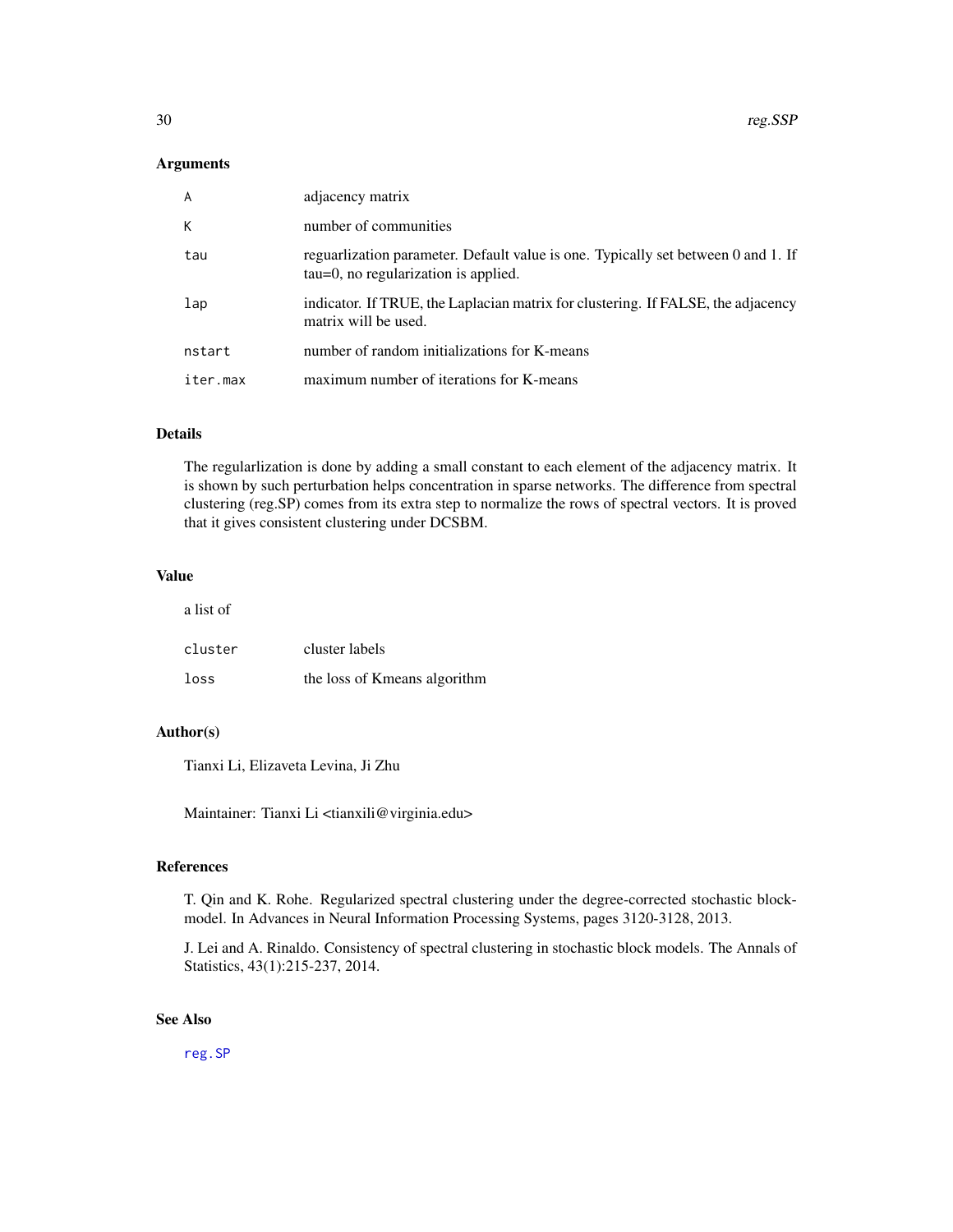#### <span id="page-30-0"></span> $RightSC$  31

# Examples

dt <- BlockModel.Gen(30,300,K=3,beta=0.2,rho=0.9,simple=FALSE,power=TRUE)

```
A \leftarrow dt \$Assc <- reg.SSP(A,K=3,lap=TRUE)
```
NMI(ssc\$cluster,dt\$g)

| RightSC | clusters nodes in a directed network by regularized spectral clustering |
|---------|-------------------------------------------------------------------------|
|         | on right singular vectors                                               |

# Description

community detection by regularized spectral clustering on right singular vectors

#### Usage

RightSC(A, K, normal = FALSE)

#### Arguments

|        | adjacency matrix of a directed adjacecy matrix                                                                                |
|--------|-------------------------------------------------------------------------------------------------------------------------------|
|        | number of communities                                                                                                         |
| normal | indicator. If TRUE, normalization of singular vector rows will be applied, simi-<br>lar to the spectral spherical clustering. |

#### Details

This is essentially the spectral clustering applied on right singular vectors. It can be used to handle directed networks where  $\text{Aij} = 1$  if and only if  $i \rightarrow j$ , and the edges tend to have a missing issue specifically depending on the sender i. More details can be found in Li et. al. (2020).

#### Value

| a list of |                              |
|-----------|------------------------------|
| cluster   | cluster labels               |
| loss      | the loss of Kmeans algorithm |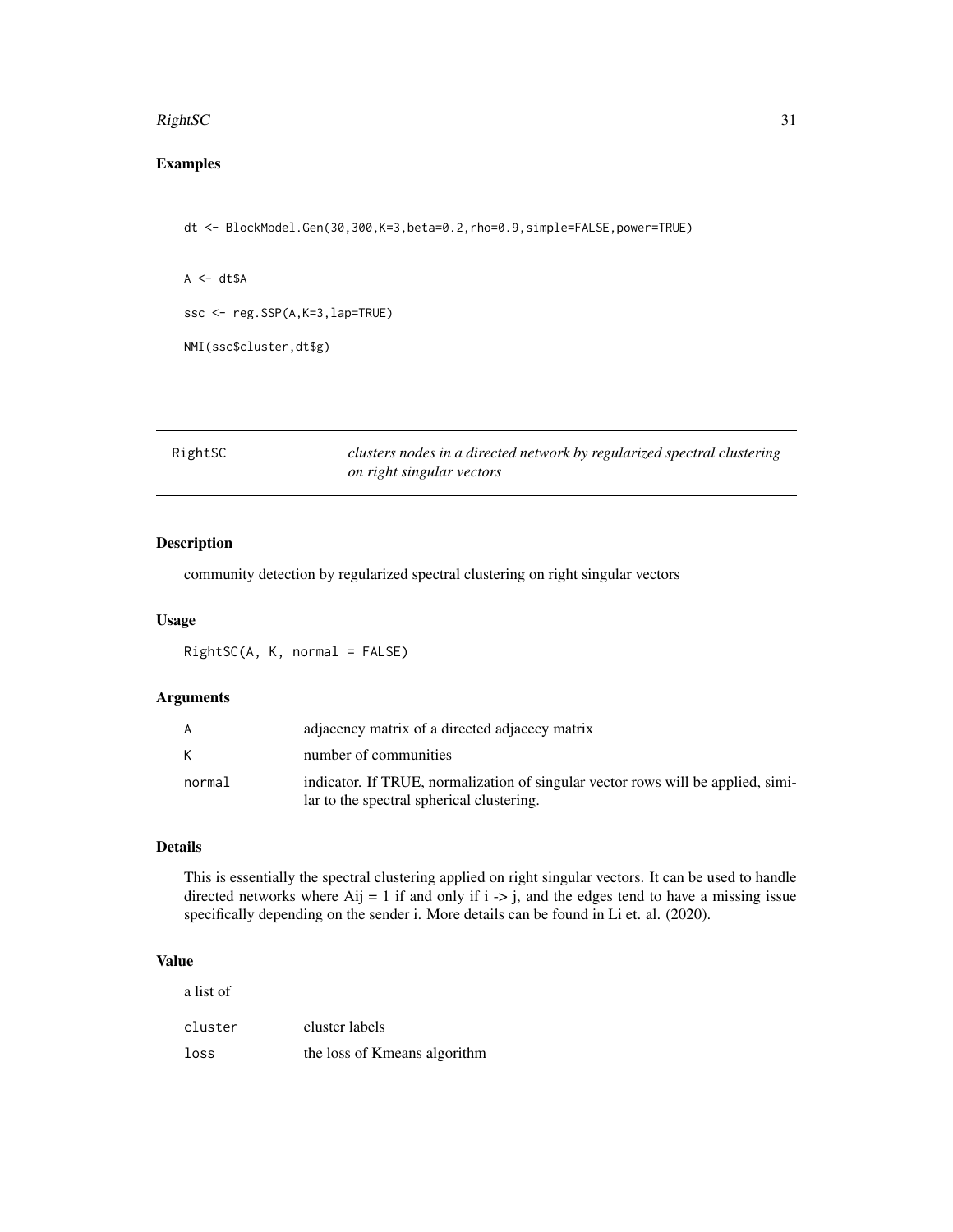# <span id="page-31-0"></span>Author(s)

Tianxi Li, Elizaveta Levina, Ji Zhu

Maintainer: Tianxi Li <tianxili@virginia.edu>

# References

T. Li, E. Levina, and J. Zhu. Community models for networks observed through edge nominations. arXiv preprint arXiv:2008.03652 (2020).

#### See Also

[reg.SP](#page-27-1)

# Examples

dt <- BlockModel.Gen(30,300,K=3,beta=0.2,rho=0)

 $A \leftarrow dt \$A$ 

```
sc <- RightSC(A,K=2)
```
<span id="page-31-1"></span>SBM.estimate *estimates SBM parameters given community labels*

#### Description

estimates SBM parameters given community labels

# Usage

SBM.estimate(A, g)

#### Arguments

|   | adjacency matrix             |
|---|------------------------------|
| g | a vector of community labels |

#### Details

maximum likelhood is used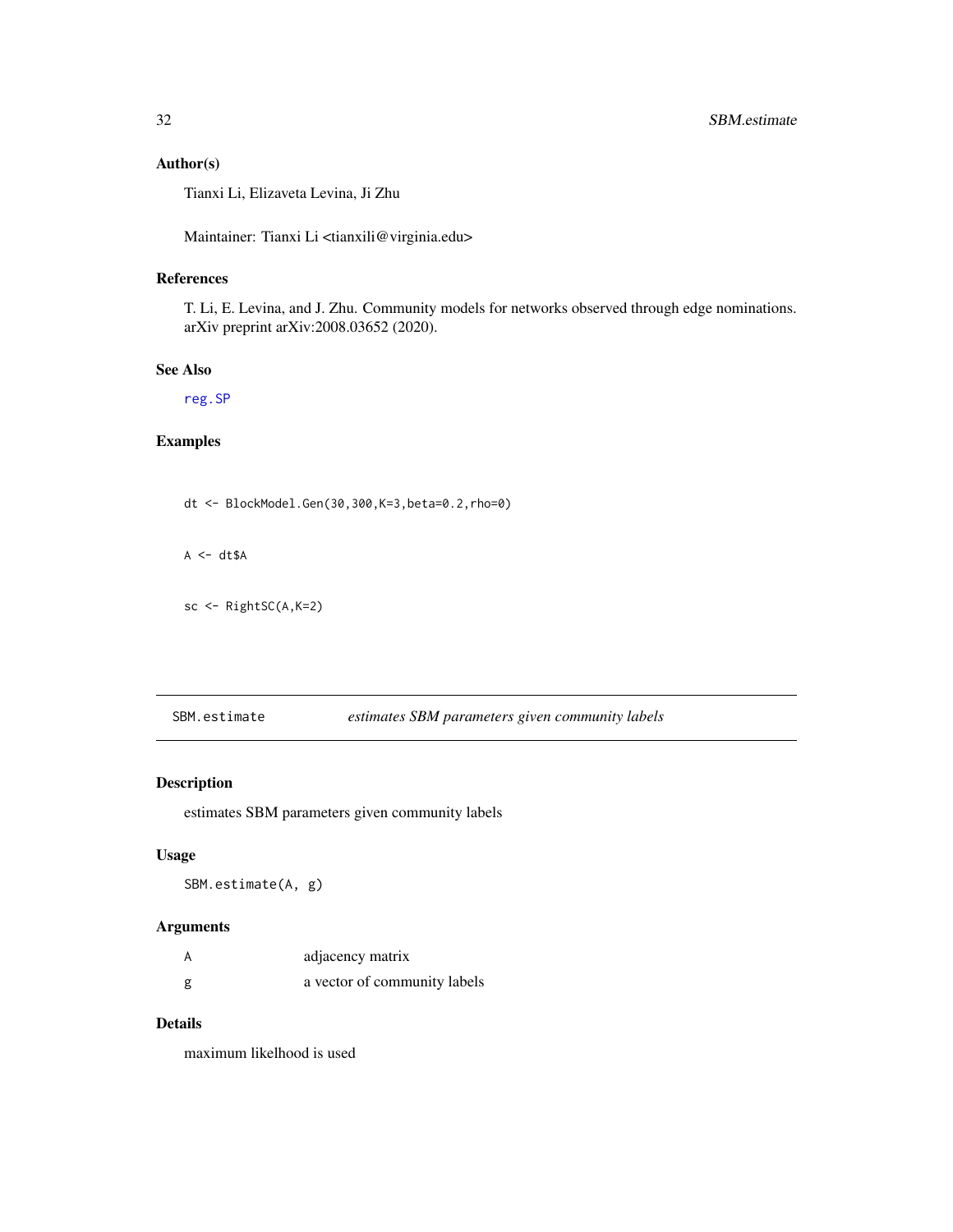#### <span id="page-32-0"></span> $USVT$  33

# Value

a list of

| - B  | estimated block connection probability matrix |
|------|-----------------------------------------------|
| Phat | estimated probability matrix                  |
| g    | community labels                              |

# Author(s)

Tianxi Li, Elizaveta Levina, Ji Zhu Maintainer: Tianxi Li <tianxili@virginia.edu>

# References

B. Karrer and M. E. Newman. Stochastic blockmodels and community structure in networks. Physical Review E, 83(1):016107, 2011.

# See Also

[DCSBM.estimate](#page-7-1)

#### Examples

dt <- BlockModel.Gen(30,300,K=3,beta=0.2,rho=0)

 $A \leftarrow dt \$A$ 

sc <- reg.SP(A,K=3,lap=TRUE) sbm <- SBM.estimate(A,sc\$cluster) sbm\$B

USVT *estimates the network probability matrix by the improved universal singular value thresholding*

# Description

estimates the network probability matrix by the universal singular value thresholding of Chatterjee (2015), with the improvement mentioned in Zhang et. al. (2017).

#### Usage

USVT(A)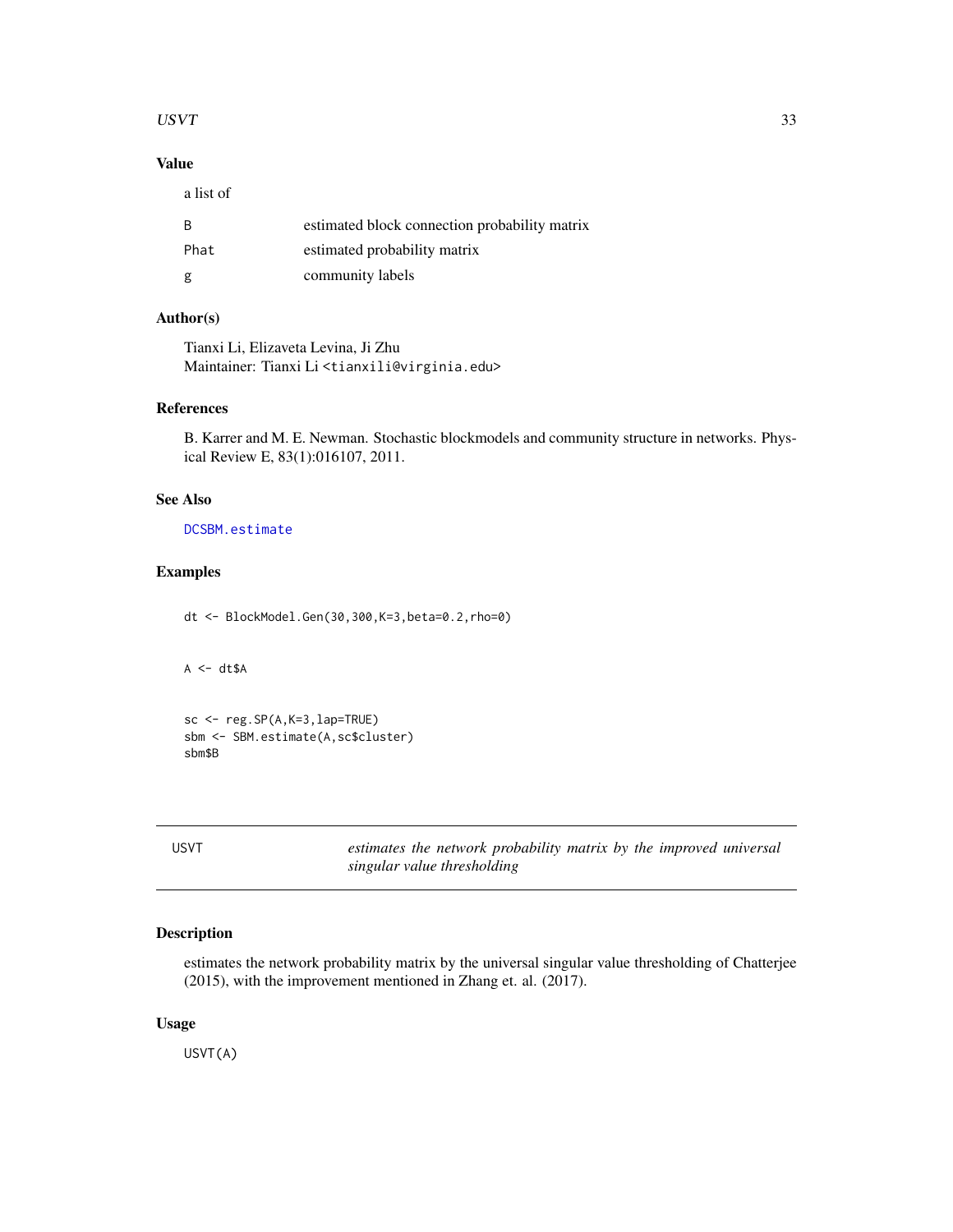#### <span id="page-33-0"></span>Arguments

A adjacency matrix

#### Details

Instead of using the original threshold in Chatterjee (2015), the estimate is generated by taking the  $n^{\wedge}(1/3)$  leading spectral components. The method was mentioned in Zhang et. al. (2017) and suggested by an anonymous reviewer.

#### Value

The estimated probability matrix.

#### Author(s)

Tianxi Li and Can M. Le Maintainer: Tianxi Li <tianxili@virginia.edu>

#### References

S. Chatterjee. Matrix estimation by universal singular value thresholding. The Annals of Statistics, 43(1):177-214, 2015. Y. Zhang, E. Levina, and J. Zhu. Estimating network edge probabilities by neighbourhood smoothing. Biometrika, 104(4):771-783, 2017.

# See Also

[LSM.PGD](#page-15-1)

# Examples

dt <- RDPG.Gen(n=600,K=2,directed=TRUE)

 $A \leftarrow dt \$A$ 

fit <- USVT(A)